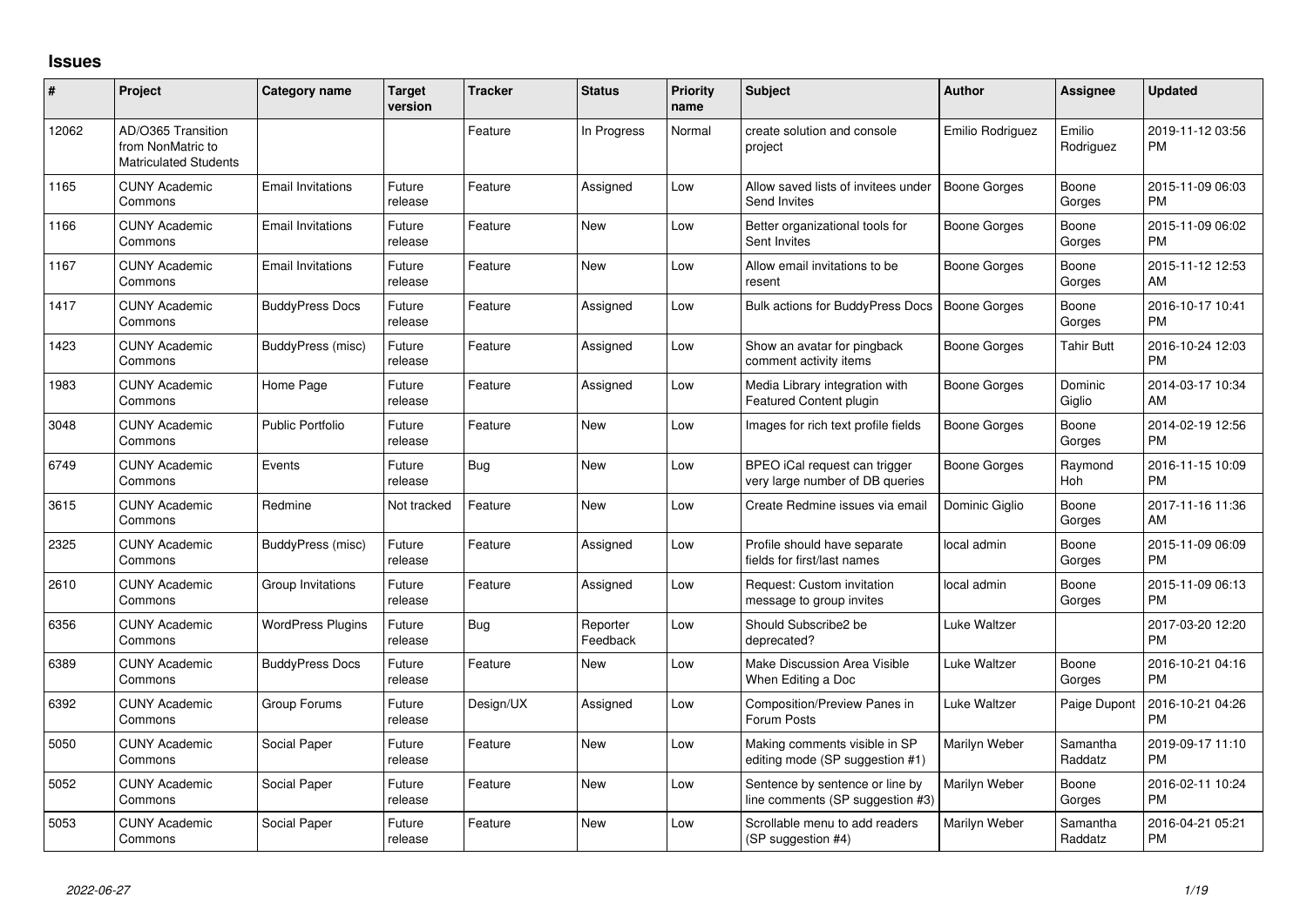| #     | <b>Project</b>                  | <b>Category name</b>       | <b>Target</b><br>version | Tracker    | <b>Status</b>        | Priority<br>name | <b>Subject</b>                                                                                                                                        | <b>Author</b>           | Assignee              | <b>Updated</b>                |
|-------|---------------------------------|----------------------------|--------------------------|------------|----------------------|------------------|-------------------------------------------------------------------------------------------------------------------------------------------------------|-------------------------|-----------------------|-------------------------------|
| 5058  | <b>CUNY Academic</b><br>Commons | Social Paper               | Future<br>release        | Feature    | <b>New</b>           | Low              | Can there be a clearer signal that<br>even when comments have<br>already been made you add<br>comments by clicking on the side?<br>(SP suggestion #5) | Marilyn Weber           | Samantha<br>Raddatz   | 2016-02-11 10:24<br><b>PM</b> |
| 11971 | <b>CUNY Academic</b><br>Commons | <b>Email Notifications</b> | Future<br>release        | <b>Bug</b> | Reporter<br>Feedback | Low              | Pictures obscured in emailed post<br>notifications                                                                                                    | <b>Marilyn Weber</b>    | Raymond<br><b>Hoh</b> | 2019-11-21 01:14<br><b>PM</b> |
| 13912 | <b>CUNY Academic</b><br>Commons |                            | Not tracked              | Feature    | Hold                 | Low              | posting "missed schedule"                                                                                                                             | Marilyn Weber           |                       | 2021-02-23 10:46<br>AM        |
| 310   | <b>CUNY Academic</b><br>Commons | BuddyPress (misc)          | Future<br>release        | Feature    | Assigned             | Low              | <b>Friend Request Email</b>                                                                                                                           | Matt Gold               | Samantha<br>Raddatz   | 2015-11-09 05:08<br>PM        |
| 333   | <b>CUNY Academic</b><br>Commons | <b>Email Notifications</b> | Future<br>release        | Feature    | Assigned             | Low              | Delay Forum Notification Email<br>Delivery Until After Editing Period<br>Ends                                                                         | Matt Gold               | Raymond<br>Hoh        | 2015-11-09 06:01<br><b>PM</b> |
| 940   | <b>CUNY Academic</b><br>Commons | Redmine                    | Future<br>release        | Feature    | Assigned             | Low              | Communication with users after<br>releases                                                                                                            | Matt Gold               | Dominic<br>Giglio     | 2012-09-09 04:36<br><b>PM</b> |
| 1192  | <b>CUNY Academic</b><br>Commons | <b>Group Files</b>         | Future<br>release        | Feature    | Assigned             | Low              | When posting group files, allow<br>users to add a category without<br>saving                                                                          | Matt Gold               | Raymond<br>Hoh        | 2015-11-09 05:53<br><b>PM</b> |
| 1456  | <b>CUNY Academic</b><br>Commons | Group Invitations          | Future<br>release        | Feature    | Reporter<br>Feedback | Low              | Invite to Group Button from Profile<br>Field                                                                                                          | Matt Gold               | Samantha<br>Raddatz   | 2015-11-09 05:59<br><b>PM</b> |
| 1562  | <b>CUNY Academic</b><br>Commons | <b>WordPress Plugins</b>   | Future<br>release        | Feature    | Assigned             | Low              | Play with NYT Collaborative<br><b>Authoring Tool</b>                                                                                                  | Matt Gold               | Boone<br>Gorges       | 2015-01-05 08:47<br>PМ        |
| 2013  | <b>CUNY Academic</b><br>Commons | <b>Public Portfolio</b>    | Future<br>release        | Feature    | Assigned             | Low              | <b>Have Profile Privacy Options</b><br>show up only for filled-in fields                                                                              | Matt Gold               | Boone<br>Gorges       | 2015-11-09 06:09<br><b>PM</b> |
| 2223  | <b>CUNY Academic</b><br>Commons | <b>WordPress Plugins</b>   | Future<br>release        | Feature    | Assigned             | Low              | Add Participad to the CUNY<br><b>Academic Commons</b>                                                                                                 | Matt Gold               | Boone<br>Gorges       | 2014-09-17 10:03<br><b>PM</b> |
| 3080  | <b>CUNY Academic</b><br>Commons | <b>Group Files</b>         | Future<br>release        | Feature    | Assigned             | Low              | Create a system to keep track of<br>file changes                                                                                                      | Matt Gold               | Boone<br>Gorges       | 2014-02-26 10:04<br><b>PM</b> |
| 3354  | <b>CUNY Academic</b><br>Commons | <b>Group Files</b>         | Future<br>release        | Feature    | Assigned             | Low              | Allow Group Download of Multiple<br><b>Selected Files</b>                                                                                             | Matt Gold               | Chris Stein           | 2014-08-01 08:50<br>AM        |
| 5016  | <b>CUNY Academic</b><br>Commons | Events                     | Future<br>release        | Feature    | Assigned             | Low              | Allow comments to be posted on<br>events                                                                                                              | Matt Gold               | Raymond<br>Hoh        | 2019-03-01 02:23<br><b>PM</b> |
| 8675  | <b>CUNY Academic</b><br>Commons | User Onboarding            | Future<br>release        | Bug        | Reporter<br>Feedback | Low              | Add new User search screen calls<br>for the input of email address but<br>doesn't work with one                                                       | Paul Hebert             | Boone<br>Gorges       | 2017-10-11 11:17<br>AM        |
| 8498  | <b>CUNY Academic</b><br>Commons | <b>WordPress Plugins</b>   | Future<br>release        | Feature    | <b>New</b>           | Low              | <b>Gravity Forms Email Users</b>                                                                                                                      | Raffi<br>Khatchadourian | Matt Gold             | 2017-10-13 12:58<br><b>PM</b> |
| 58    | <b>CUNY Academic</b><br>Commons | BuddyPress (misc)          | Future<br>release        | Feature    | Assigned             | Low              | Make member search sortable by<br>last name                                                                                                           | Roberta Brody           | Boone<br>Gorges       | 2010-08-26 02:38<br><b>PM</b> |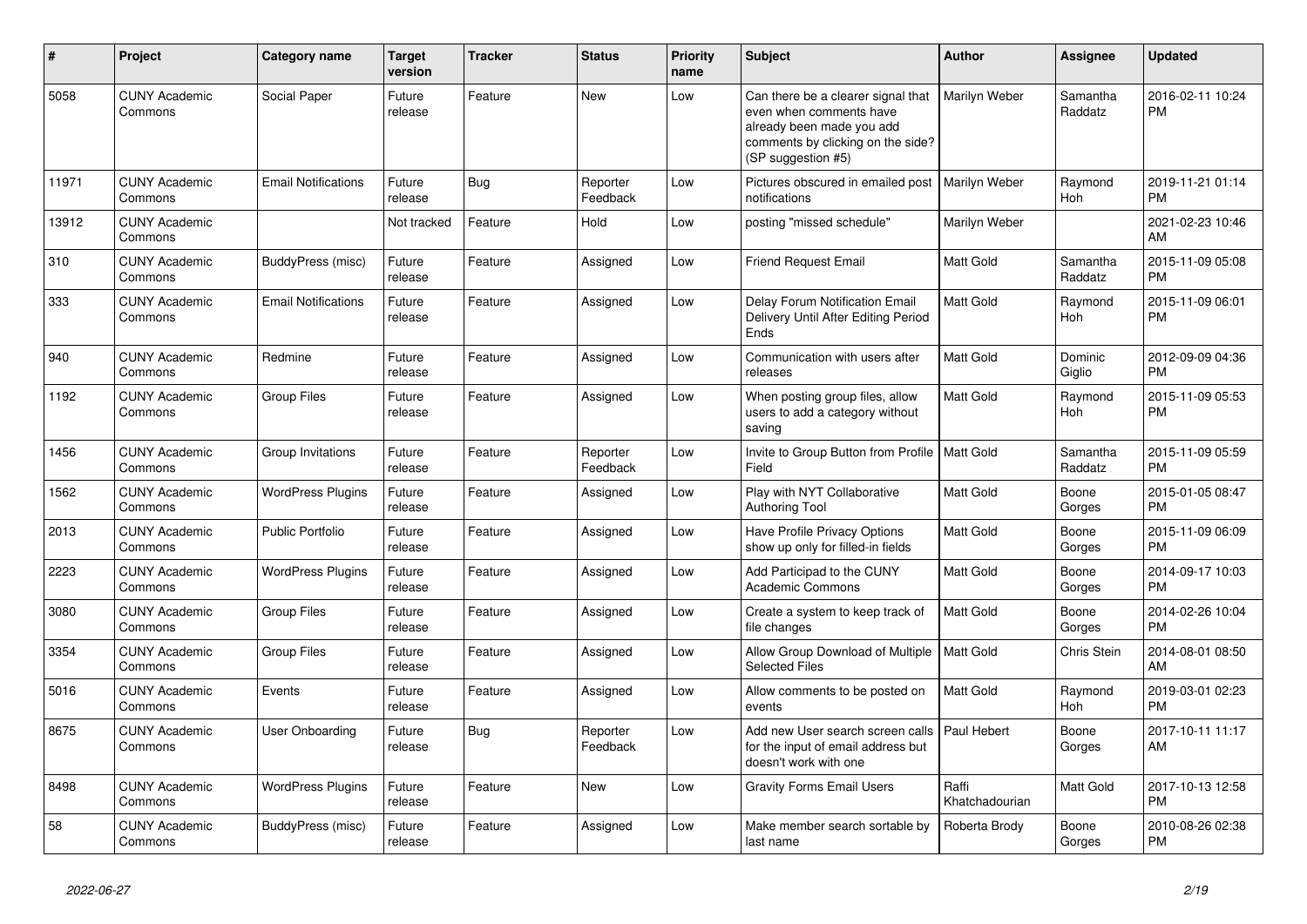| #     | Project                         | Category name           | <b>Target</b><br>version | <b>Tracker</b> | <b>Status</b> | Priority<br>name | <b>Subject</b>                                                                    | Author                  | <b>Assignee</b>     | <b>Updated</b>                |
|-------|---------------------------------|-------------------------|--------------------------|----------------|---------------|------------------|-----------------------------------------------------------------------------------|-------------------------|---------------------|-------------------------------|
| 519   | <b>CUNY Academic</b><br>Commons | <b>BuddyPress Docs</b>  | Future<br>release        | Feature        | Assigned      | Low              | TOC for individual docs - for new<br>BP "wiki-like" plugin                        | scott voth              | Boone<br>Gorges     | 2015-11-09 05:54<br><b>PM</b> |
| 4535  | <b>CUNY Academic</b><br>Commons | My Commons              | Future<br>release        | Bug            | <b>New</b>    | Low              | My Commons filter issue                                                           | scott voth              | Raymond<br>Hoh      | 2015-09-01 11:17<br>AM        |
| 4388  | <b>CUNY Academic</b><br>Commons | WordPress (misc)        | Future<br>release        | Bug            | Assigned      | Normal           | Repeated request for<br>authentication.                                           | Alice.Lynn<br>McMichael | Raymond<br>Hoh      | 2015-08-11 07:35<br><b>PM</b> |
| 11883 | <b>CUNY Academic</b><br>Commons | Help/Codex              | Not tracked              | Support        | <b>New</b>    | Normal           | Need Embedding Help Page<br>Update (Tableau)                                      | Anthony Wheeler         | scott voth          | 2019-09-24 08:49<br>AM        |
| 308   | <b>CUNY Academic</b><br>Commons | Registration            | Future<br>release        | Feature        | <b>New</b>    | Normal           | Group recommendations for<br>signup process                                       | Boone Gorges            | Samantha<br>Raddatz | 2015-11-09 05:07<br><b>PM</b> |
| 618   | <b>CUNY Academic</b><br>Commons | <b>BuddyPress Docs</b>  | Future<br>release        | Feature        | Assigned      | Normal           | BuddyPress Docs: export formats                                                   | <b>Boone Gorges</b>     | Boone<br>Gorges     | 2015-11-09 05:38<br><b>PM</b> |
| 1422  | <b>CUNY Academic</b><br>Commons | <b>BuddyPress Docs</b>  | Future<br>release        | Feature        | Assigned      | Normal           | Make "created Doc" activity icons<br>non-mini                                     | <b>Boone Gorges</b>     | Boone<br>Gorges     | 2015-11-09 05:48<br><b>PM</b> |
| 1508  | <b>CUNY Academic</b><br>Commons | WordPress (misc)        | Future<br>release        | Feature        | Assigned      | Normal           | Share login cookies across<br>mapped domains                                      | Boone Gorges            | Boone<br>Gorges     | 2012-07-02 12:12<br><b>PM</b> |
| 1744  | <b>CUNY Academic</b><br>Commons | <b>BuddyPress Docs</b>  | Future<br>release        | Feature        | Assigned      | Normal           | Spreadsheet-style Docs                                                            | Boone Gorges            | Boone<br>Gorges     | 2015-11-09 06:13<br><b>PM</b> |
| 2832  | <b>CUNY Academic</b><br>Commons | <b>Public Portfolio</b> | Future<br>release        | Feature        | Assigned      | Normal           | Improve interface for (not)<br>auto-linking profile fields                        | <b>Boone Gorges</b>     | Chris Stein         | 2015-01-05 08:52<br><b>PM</b> |
| 3002  | <b>CUNY Academic</b><br>Commons | Search                  | Future<br>release        | Feature        | Assigned      | Normal           | Overhaul CAC search by using<br>external search appliance                         | Boone Gorges            | Boone<br>Gorges     | 2020-07-15 03:05<br><b>PM</b> |
| 3192  | <b>CUNY Academic</b><br>Commons | Group Forums            | Future<br>release        | Feature        | Assigned      | Normal           | Customizable forum views for<br>bbPress 2.x group forums                          | <b>Boone Gorges</b>     | Raymond<br>Hoh      | 2015-11-09 12:47<br><b>PM</b> |
| 3193  | <b>CUNY Academic</b><br>Commons | Group Forums            | Future<br>release        | Feature        | Assigned      | Normal           | bbPress 2.x dynamic roles and<br><b>RBE</b>                                       | Boone Gorges            | Boone<br>Gorges     | 2014-09-30 01:30<br><b>PM</b> |
| 3330  | <b>CUNY Academic</b><br>Commons | My Commons              | Future<br>release        | Feature        | Assigned      | Normal           | 'Commons Information" tool                                                        | Boone Gorges            | Chris Stein         | 2014-09-22 08:46<br><b>PM</b> |
| 3580  | <b>CUNY Academic</b><br>Commons | Group Blogs             | Future<br>release        | Feature        | <b>New</b>    | Normal           | Multiple blogs per group                                                          | <b>Boone Gorges</b>     | Boone<br>Gorges     | 2018-02-20 02:02<br><b>PM</b> |
| 4481  | <b>CUNY Academic</b><br>Commons | Events                  | Future<br>release        | Feature        | <b>New</b>    | Normal           | Group admins/mods should have<br>the ability to unlink an event from<br>the group | Boone Gorges            | Boone<br>Gorges     | 2017-04-24 03:53<br><b>PM</b> |
| 4635  | <b>CUNY Academic</b><br>Commons | Authentication          | Future<br>release        | Feature        | <b>New</b>    | Normal           | Allow non-WP authentication                                                       | <b>Boone Gorges</b>     | Sonja Leix          | 2019-03-01 02:05<br><b>PM</b> |
| 5234  | <b>CUNY Academic</b><br>Commons | Membership              | Future<br>release        | Feature        | Assigned      | Normal           | Write Unconfirmed patch for WP                                                    | Boone Gorges            | Boone<br>Gorges     | 2016-10-24 11:18<br>AM        |
| 5488  | <b>CUNY Academic</b><br>Commons | Social Paper            | Future<br>release        | <b>Bug</b>     | <b>New</b>    | Normal           | Add a "last edited by" field to<br>Social Paper group directories                 | Boone Gorges            |                     | 2016-04-21 10:05<br><b>PM</b> |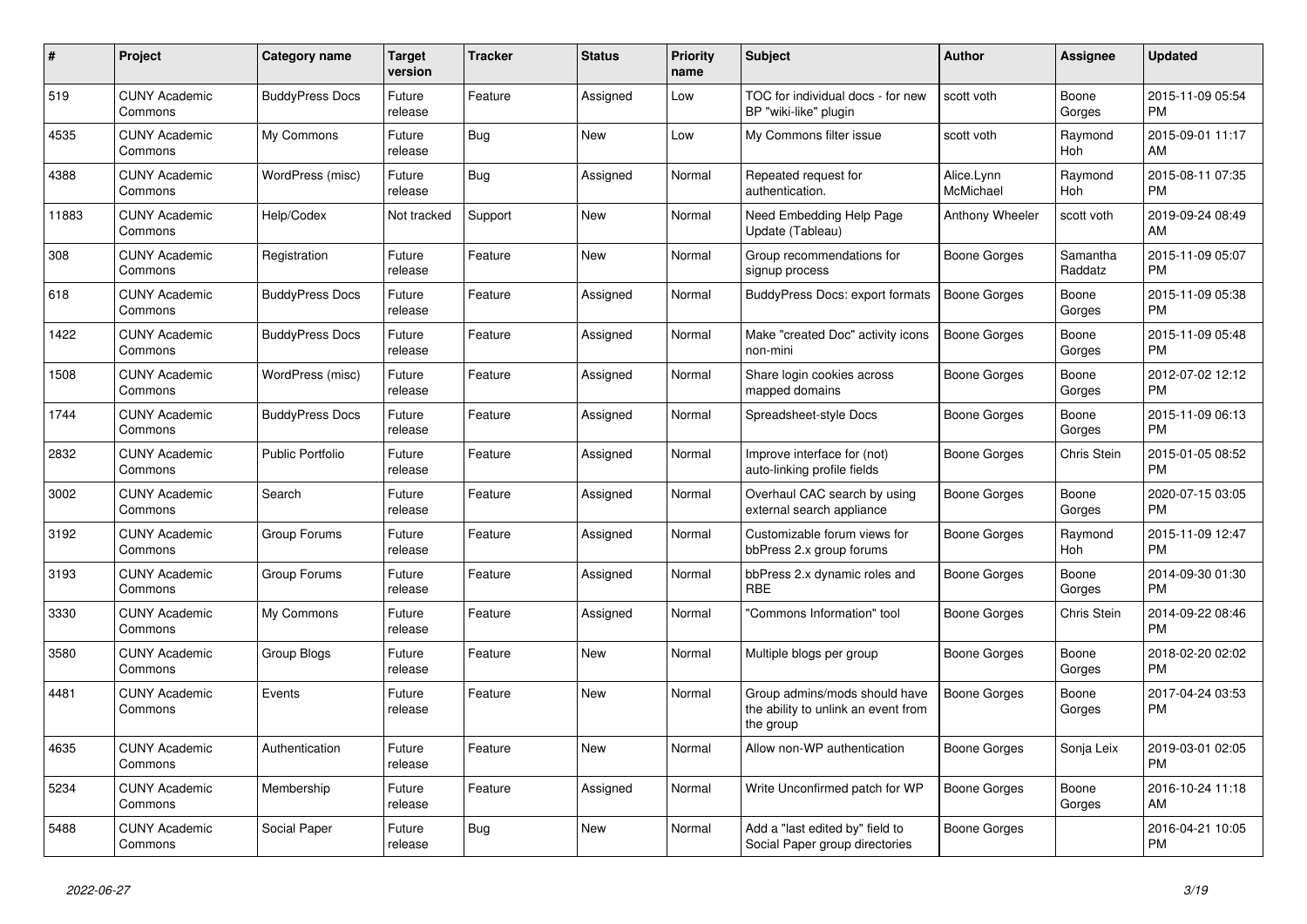| #     | Project                         | <b>Category name</b>        | <b>Target</b><br>version | <b>Tracker</b> | <b>Status</b>        | <b>Priority</b><br>name | <b>Subject</b>                                                                                               | <b>Author</b>       | Assignee        | <b>Updated</b>                |
|-------|---------------------------------|-----------------------------|--------------------------|----------------|----------------------|-------------------------|--------------------------------------------------------------------------------------------------------------|---------------------|-----------------|-------------------------------|
| 5489  | <b>CUNY Academic</b><br>Commons | Social Paper                | Future<br>release        | Feature        | <b>New</b>           | Normal                  | Asc/desc sorting for Social Paper<br>directories                                                             | <b>Boone Gorges</b> |                 | 2016-04-21 10:06<br><b>PM</b> |
| 6332  | <b>CUNY Academic</b><br>Commons | WordPress (misc)            | Future<br>release        | Feature        | <b>New</b>           | Normal                  | Allow uploaded files to be marked<br>as private in an ad hoc way                                             | <b>Boone Gorges</b> |                 | 2016-10-17 11:41<br><b>PM</b> |
| 7022  | <b>CUNY Academic</b><br>Commons | Announcements               | Future<br>release        | <b>Bug</b>     | <b>New</b>           | Normal                  | Sitewide announcements should<br>be displayed on, and dismissable<br>from, mapped domains                    | <b>Boone Gorges</b> | Boone<br>Gorges | 2018-03-22 10:18<br>AM        |
| 7663  | <b>CUNY Academic</b><br>Commons | Social Paper                | Future<br>release        | <b>Bug</b>     | <b>New</b>           | Normal                  | Social Paper notifications not<br>formatted correctly on secondary<br>sites                                  | <b>Boone Gorges</b> | Boone<br>Gorges | 2018-04-16 03:52<br><b>PM</b> |
| 9720  | <b>CUNY Academic</b><br>Commons | Authentication              | Future<br>release        | Feature        | <b>New</b>           | Normal                  | The Commons should be an<br>oAuth provider                                                                   | <b>Boone Gorges</b> |                 | 2019-03-01 02:04<br><b>PM</b> |
| 9926  | <b>CUNY Academic</b><br>Commons | <b>WordPress Plugins</b>    | Future<br>release        | Bug            | New                  | Normal                  | twitter-mentions-as-comments<br>cron jobs can run long                                                       | <b>Boone Gorges</b> | Boone<br>Gorges | 2018-10-24 12:34<br><b>PM</b> |
| 10380 | <b>CUNY Academic</b><br>Commons | WordPress (misc)            | Future<br>release        | Feature        | In Progress          | Normal                  | Remove blacklisted plugins                                                                                   | <b>Boone Gorges</b> |                 | 2022-04-26 12:00<br><b>PM</b> |
| 10580 | <b>CUNY Academic</b><br>Commons | Information<br>Architecture | Future<br>release        | Design/UX      | <b>New</b>           | Normal                  | Primary nav item review                                                                                      | Boone Gorges        | Sara Cannon     | 2021-11-19 12:37<br><b>PM</b> |
| 10794 | <b>CUNY Academic</b><br>Commons | Performance                 | Not tracked              | <b>Bug</b>     | <b>New</b>           | Normal                  | Memcached connection<br>occasionally breaks                                                                  | <b>Boone Gorges</b> | Boone<br>Gorges | 2018-12-06 03:30<br><b>PM</b> |
| 11024 | <b>CUNY Academic</b><br>Commons | WordPress (misc)            | Future<br>release        | <b>Bug</b>     | <b>New</b>           | Normal                  | Subsites should not show "you<br>should update your .htaccess<br>now" notice after permalink<br>setting save | <b>Boone Gorges</b> |                 | 2019-01-28 01:35<br><b>PM</b> |
| 11392 | <b>CUNY Academic</b><br>Commons |                             | Future<br>release        | Bug            | <b>New</b>           | Normal                  | Migrate users away from<br><b>StatPress</b>                                                                  | <b>Boone Gorges</b> |                 | 2019-04-23 03:53<br><b>PM</b> |
| 11517 | <b>CUNY Academic</b><br>Commons |                             | Not tracked              | Feature        | Assigned             | Normal                  | wp-accessibility plugin should not<br>strip 'target=" blank" by default                                      | <b>Boone Gorges</b> | Laurie Hurson   | 2019-09-24 09:57<br>AM        |
| 11834 | <b>CUNY Academic</b><br>Commons | <b>Group Files</b>          | Future<br>release        | Feature        | <b>New</b>           | Normal                  | Improved tools for managing<br>group file folders                                                            | <b>Boone Gorges</b> | Sonja Leix      | 2019-09-06 03:55<br><b>PM</b> |
| 11945 | <b>CUNY Academic</b><br>Commons | Reckoning                   | Future<br>release        | Feature        | Reporter<br>Feedback | Normal                  | Add Comments bubble to<br>Reckoning views                                                                    | <b>Boone Gorges</b> | Boone<br>Gorges | 2019-11-12 05:14<br><b>PM</b> |
| 12042 | <b>CUNY Academic</b><br>Commons | <b>Email Notifications</b>  | Future<br>release        | Feature        | <b>New</b>           | Normal                  | Improved error logging for BPGES<br>send queue                                                               | <b>Boone Gorges</b> | Boone<br>Gorges | 2021-11-19 12:25<br><b>PM</b> |
| 12091 | <b>CUNY Academic</b><br>Commons | Group Files                 | Future<br>release        | Feature        | New                  | Normal                  | Improved pre-upload file<br>validation for bp-group-documents                                                | <b>Boone Gorges</b> | Boone<br>Gorges | 2019-11-14 01:21<br><b>PM</b> |
| 12436 | <b>CUNY Academic</b><br>Commons |                             | Not tracked              | <b>Bug</b>     | Assigned             | Normal                  | Nightly system downtime                                                                                      | <b>Boone Gorges</b> |                 | 2020-08-01 09:30<br>AM        |
| 12911 | <b>CUNY Academic</b><br>Commons |                             | Not tracked              | Feature        | New                  | Normal                  | Block access to xmlrpc.php based<br>on User-Agent                                                            | Boone Gorges        | Boone<br>Gorges | 2020-06-09 05:12<br>PM        |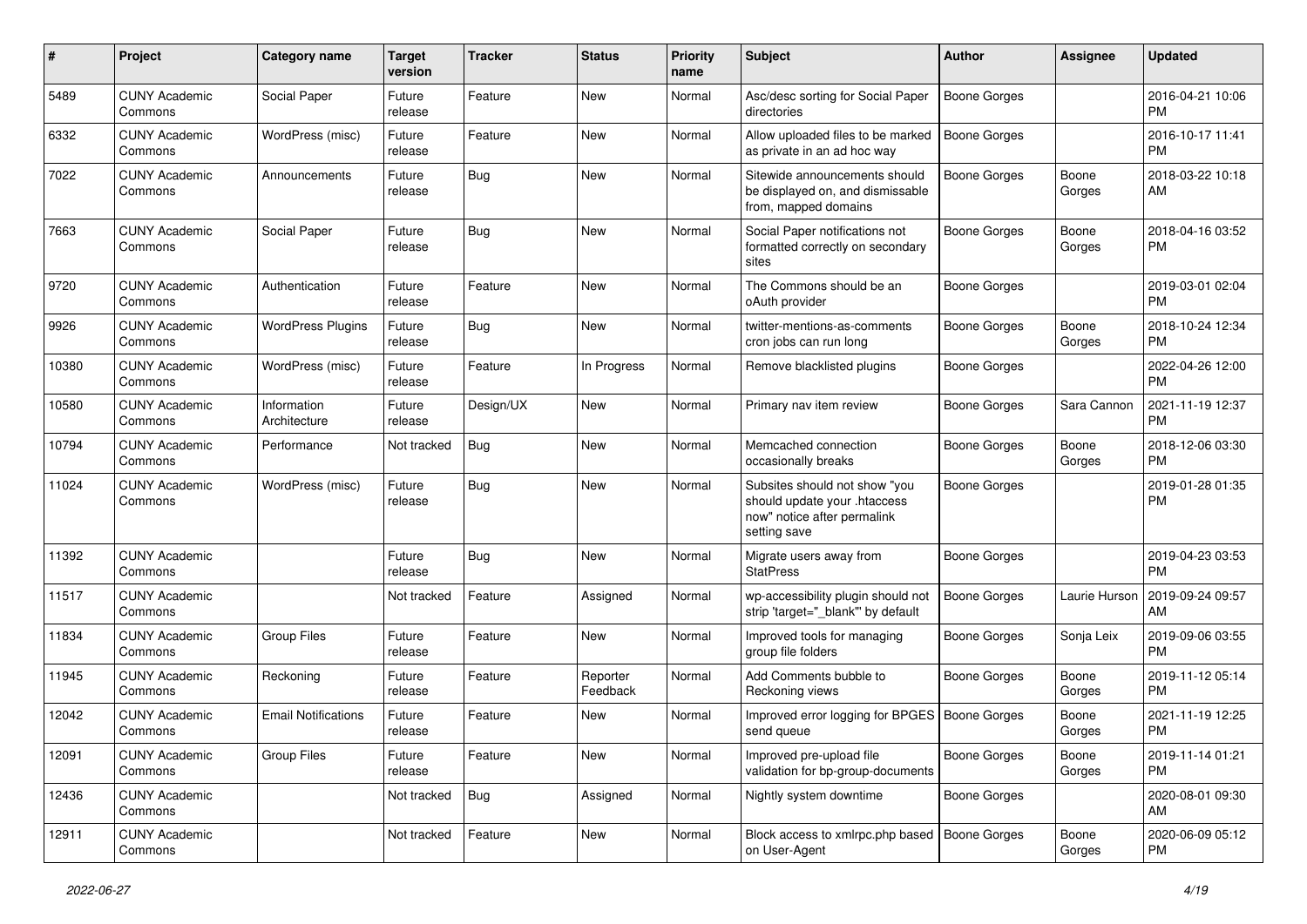| #     | Project                         | <b>Category name</b>           | <b>Target</b><br>version | <b>Tracker</b> | <b>Status</b> | <b>Priority</b><br>name | <b>Subject</b>                                                                                | Author              | <b>Assignee</b>   | <b>Updated</b>                |
|-------|---------------------------------|--------------------------------|--------------------------|----------------|---------------|-------------------------|-----------------------------------------------------------------------------------------------|---------------------|-------------------|-------------------------------|
| 13048 | <b>CUNY Academic</b><br>Commons | Shortcodes and<br>embeds       | Future<br>release        | Feature        | <b>New</b>    | Normal                  | Jupyter Notebooks support                                                                     | <b>Boone Gorges</b> |                   | 2020-07-14 11:46<br>AM        |
| 13331 | <b>CUNY Academic</b><br>Commons | Site cloning                   | Future<br>release        | Bug            | <b>New</b>    | Normal                  | Combine Site Template and<br>Clone operations                                                 | <b>Boone Gorges</b> | Jeremy Felt       | 2021-11-19 12:39<br><b>PM</b> |
| 13358 | <b>CUNY Academic</b><br>Commons | Group Forums                   | Future<br>release        | Feature        | New           | Normal                  | Improved UI for group forum<br>threading settings                                             | <b>Boone Gorges</b> | Raymond<br>Hoh    | 2021-11-19 12:27<br><b>PM</b> |
| 13466 | <b>CUNY Academic</b><br>Commons | Cavalcade                      | Future<br>release        | Feature        | New           | Normal                  | Automated cleanup for duplicate<br>Cavalcade tasks                                            | <b>Boone Gorges</b> | Boone<br>Gorges   | 2020-10-13 05:24<br><b>PM</b> |
| 13835 | <b>CUNY Academic</b><br>Commons | WordPress (misc)               | Future<br>release        | Feature        | <b>New</b>    | Normal                  | Allow OneSearch widget to have<br>'CUNY' as campus                                            | Boone Gorges        | Boone<br>Gorges   | 2021-11-19 12:39<br><b>PM</b> |
| 13891 | <b>CUNY Academic</b><br>Commons | Internal Tools and<br>Workflow | 2.1.0                    | Feature        | <b>New</b>    | Normal                  | Migrate automated linting to<br>GitHub Actions                                                | <b>Boone Gorges</b> | Jeremy Felt       | 2022-05-26 10:45<br>AM        |
| 14184 | <b>CUNY Academic</b><br>Commons | <b>Public Portfolio</b>        | Future<br>release        | Feature        | New           | Normal                  | Centralized mechanism for storing<br>Campus affiliations                                      | <b>Boone Gorges</b> | Boone<br>Gorges   | 2022-01-04 11:35<br>AM        |
| 14309 | <b>CUNY Academic</b><br>Commons | Group Library                  | Future<br>release        | Feature        | <b>New</b>    | Normal                  | Better handling of<br>bp_group_document file<br>download attempts when file is<br>not present | <b>Boone Gorges</b> | Boone<br>Gorges   | 2021-11-19 12:28<br><b>PM</b> |
| 14987 | <b>CUNY Academic</b><br>Commons | <b>WordPress Plugins</b>       | Future<br>release        | Bug            | New           | Normal                  | Elementor update causes<br>database freeze-up                                                 | Boone Gorges        | Boone<br>Gorges   | 2021-11-29 12:02<br><b>PM</b> |
| 15194 | <b>CUNY Academic</b><br>Commons | Internal Tools and<br>Workflow | 2.1.0                    | Feature        | New           | Normal                  | PHPCS sniff for un-restored<br>switch_to_blog() calls                                         | Boone Gorges        | Jeremy Felt       | 2022-05-26 10:45<br>AM        |
| 15883 | <b>CUNY Academic</b><br>Commons |                                | 2.1.0                    | Feature        | New           | Normal                  | Release BPGES update                                                                          | <b>Boone Gorges</b> | Boone<br>Gorges   | 2022-05-26 10:39<br>AM        |
| 16092 | <b>CUNY Academic</b><br>Commons |                                | Future<br>release        | Feature        | Hold          | Normal                  | Don't show main site in Site<br>search results                                                | <b>Boone Gorges</b> | Boone<br>Gorges   | 2022-05-17 03:12<br><b>PM</b> |
| 1460  | <b>CUNY Academic</b><br>Commons | Analytics                      | Future<br>release        | Feature        | Assigned      | Normal                  | Update System Report                                                                          | <b>Brian Foote</b>  | Boone<br>Gorges   | 2015-11-09 06:13<br><b>PM</b> |
| 860   | <b>CUNY Academic</b><br>Commons | Design                         | Future<br>release        | Design/UX      | Assigned      | Normal                  | <b>Standardize Button Treatment</b><br>Across the Commons                                     | <b>Chris Stein</b>  | Chris Stein       | 2014-05-01 09:45<br>AM        |
| 2666  | <b>CUNY Academic</b><br>Commons | About page                     | Not tracked              | Documentation  | Assigned      | Normal                  | Update About Text                                                                             | Chris Stein         | Luke Waltzer      | 2016-03-04 11:19<br>AM        |
| 2881  | <b>CUNY Academic</b><br>Commons | <b>Public Portfolio</b>        | Future<br>release        | Feature        | Assigned      | Normal                  | Redesign the UX for Profiles                                                                  | Chris Stein         | Chris Stein       | 2016-10-13 12:45<br>PM        |
| 3059  | <b>CUNY Academic</b><br>Commons | Group Forums                   | Future<br>release        | Design/UX      | New           | Normal                  | Forum Post Permissable Content<br><b>Explanatory Text</b>                                     | <b>Chris Stein</b>  | Chris Stein       | 2015-04-02 11:27<br>AM        |
| 3565  | <b>CUNY Academic</b><br>Commons | My Commons                     | Not tracked              | Documentation  | New           | Normal                  | Load Newest inconsistencies                                                                   | Chris Stein         | scott voth        | 2015-11-09 01:16<br>PM        |
| 13199 | <b>CUNY Academic</b><br>Commons | Group Forums                   | Future<br>release        | Feature        | New           | Normal                  | Favoring Groups over bbPress<br>plugin                                                        | Colin McDonald      | Colin<br>McDonald | 2021-11-19 12:28<br><b>PM</b> |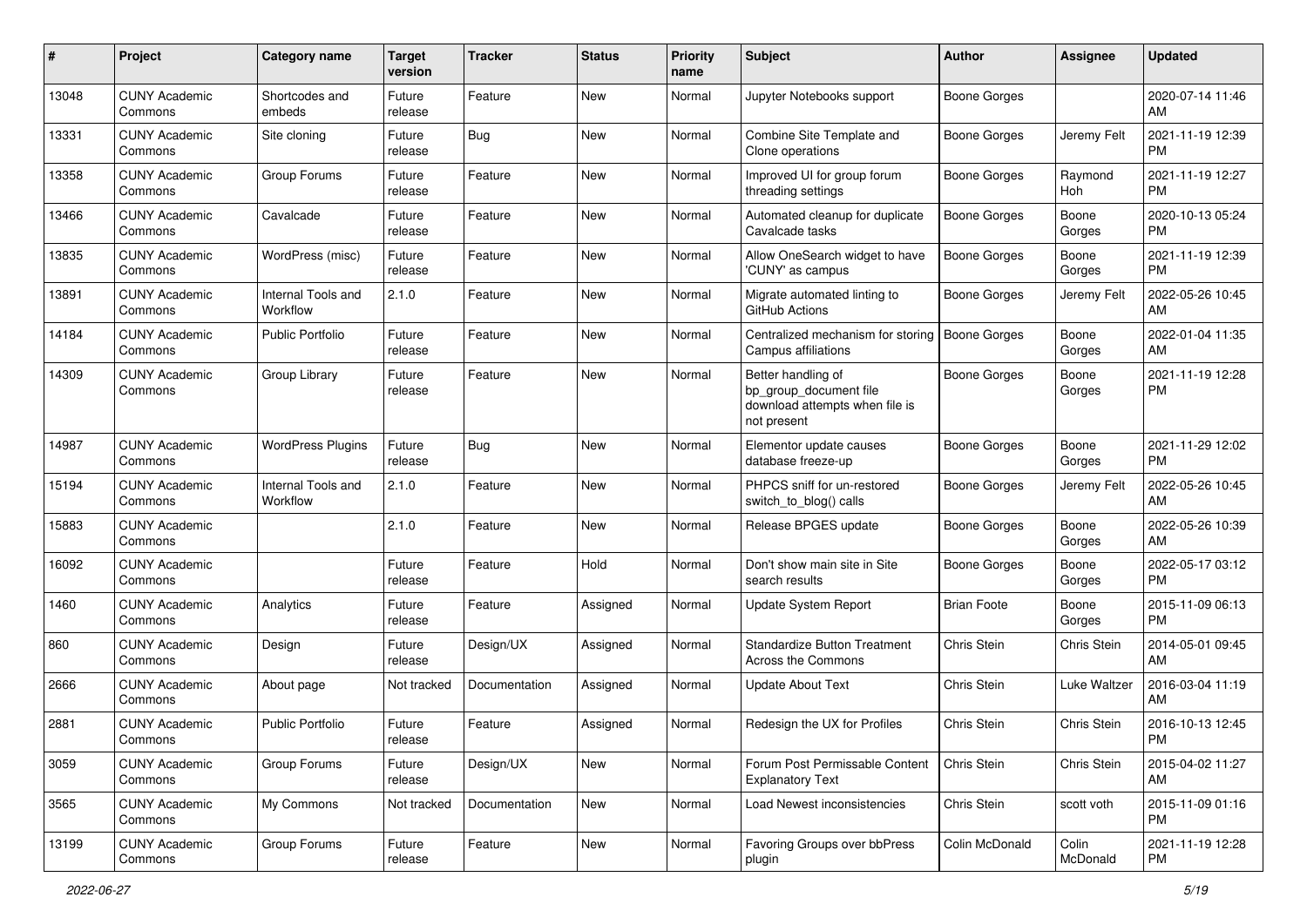| $\#$  | Project                         | <b>Category name</b>     | <b>Target</b><br>version | <b>Tracker</b> | <b>Status</b>        | <b>Priority</b><br>name | <b>Subject</b>                                                               | <b>Author</b>    | <b>Assignee</b>       | <b>Updated</b>                |
|-------|---------------------------------|--------------------------|--------------------------|----------------|----------------------|-------------------------|------------------------------------------------------------------------------|------------------|-----------------------|-------------------------------|
| 13370 | <b>CUNY Academic</b><br>Commons | Group Library            | Future<br>release        | Feature        | <b>New</b>           | Normal                  | Library bulk deletion and folder<br>editing                                  | Colin McDonald   | Boone<br>Gorges       | 2020-10-13 10:41<br>AM        |
| 15210 | <b>CUNY Academic</b><br>Commons | Analytics                | Not tracked              | Design/UX      | New                  | Normal                  | Google Analytics improvements                                                | Colin McDonald   | Boone<br>Gorges       | 2022-05-24 10:47<br>AM        |
| 9729  | <b>CUNY Academic</b><br>Commons | <b>SEO</b>               | Not tracked              | Support        | <b>New</b>           | Normal                  | 503 Errors showing on<br>newlaborforum.cuny.edu                              | Diane Krauthamer | Raymond<br>Hoh        | 2018-05-22 04:48<br><b>PM</b> |
| 11545 | <b>CUNY Academic</b><br>Commons | <b>WordPress Plugins</b> | Not tracked              | Support        | <b>New</b>           | Normal                  | Twitter searches in WordPress                                                | Gina Cherry      | <b>Matt Gold</b>      | 2019-09-23 01:03<br><b>PM</b> |
| 11649 | <b>CUNY Academic</b><br>Commons | <b>WordPress Plugins</b> | 2.0.2                    | Bug            | In Progress          | Normal                  | CC license displayed on every<br>page                                        | Gina Cherry      | Raymond<br>Hoh        | 2022-06-14 11:36<br>AM        |
| 12004 | <b>CUNY Academic</b><br>Commons |                          | Not tracked              | Support        | Reporter<br>Feedback | Normal                  | Notifications for spam blog<br>comments                                      | Gina Cherry      | Raymond<br><b>Hoh</b> | 2019-11-01 12:05<br><b>PM</b> |
| 14842 | <b>CUNY Academic</b><br>Commons |                          | Not tracked              | Support        | Reporter<br>Feedback | Normal                  | Question about widgets and block<br>editor                                   | Gina Cherry      |                       | 2021-10-06 03:01<br><b>PM</b> |
| 3473  | <b>CUNY Academic</b><br>Commons | User Experience          | Future<br>release        | Feature        | Assigned             | Normal                  | Commons profile: Add help info<br>about "Positions" replacing "title"        | Keith Miyake     | Samantha<br>Raddatz   | 2015-11-09 02:28<br><b>PM</b> |
| 6755  | <b>CUNY Academic</b><br>Commons | WordPress (misc)         | Future<br>release        | Bug            | New                  | Normal                  | Cannot Deactivate Plugin                                                     | Laura Kane       |                       | 2016-11-16 01:12<br><b>PM</b> |
| 9289  | <b>CUNY Academic</b><br>Commons | <b>WordPress Plugins</b> | Future<br>release        | <b>Bug</b>     | Reporter<br>Feedback | Normal                  | Email Users Plugin                                                           | Laurie Hurson    | Boone<br>Gorges       | 2018-10-24 12:34<br><b>PM</b> |
| 11131 | <b>CUNY Academic</b><br>Commons |                          | Future<br>release        | Feature        | Reporter<br>Feedback | Normal                  | <b>Image Annotation Plugins</b>                                              | Laurie Hurson    |                       | 2019-02-26 11:33<br>AM        |
| 11415 | <b>CUNY Academic</b><br>Commons | <b>WordPress Plugins</b> | Not tracked              | <b>Bug</b>     | Reporter<br>Feedback | Normal                  | <b>Blog Subscriptions in Jetpack</b>                                         | Laurie Hurson    |                       | 2019-05-14 10:34<br>AM        |
| 11789 | <b>CUNY Academic</b><br>Commons | Courses                  | Future<br>release        | Feature        | New                  | Normal                  | Ability to remove item from<br>Courses list                                  | Laurie Hurson    | Sonja Leix            | 2019-09-24 12:28<br><b>PM</b> |
| 11843 | <b>CUNY Academic</b><br>Commons | WordPress (misc)         | Future<br>release        | Design/UX      | <b>New</b>           | Normal                  | Tweaking the Gutenberg Editor<br>Interface                                   | Laurie Hurson    |                       | 2022-04-26 12:00<br><b>PM</b> |
| 11879 | <b>CUNY Academic</b><br>Commons |                          | Not tracked              | <b>Bug</b>     | <b>New</b>           | Normal                  | Hypothesis comments appearing<br>on multiple, different pdfs across<br>blogs | Laurie Hurson    | Laurie Hurson         | 2019-09-19 02:39<br><b>PM</b> |
| 12121 | <b>CUNY Academic</b><br>Commons | <b>WordPress Plugins</b> | 2.0.2                    | Feature        | Reporter<br>Feedback | Normal                  | Embedding H5P Iframes on<br><b>Commons Site</b>                              | Laurie Hurson    | Boone<br>Gorges       | 2022-06-14 11:36<br>AM        |
| 12328 | <b>CUNY Academic</b><br>Commons |                          | Not tracked              | Support        | <b>New</b>           | Normal                  | Sign up Code for Non-CUNY<br>Faculty                                         | Laurie Hurson    |                       | 2020-01-28 10:25<br>AM        |
| 12438 | <b>CUNY Academic</b><br>Commons | Courses                  | Not tracked              | <b>Bug</b>     | <b>New</b>           | Normal                  | Site appearing twice                                                         | Laurie Hurson    | Boone<br>Gorges       | 2020-02-18 01:34<br><b>PM</b> |
| 12446 | <b>CUNY Academic</b><br>Commons | Groups (misc)            | Future<br>release        | Feature        | Reporter<br>Feedback | Normal                  | Toggle default site to group forum<br>posting                                | Laurie Hurson    | Laurie Hurson         | 2020-03-10 11:57<br>AM        |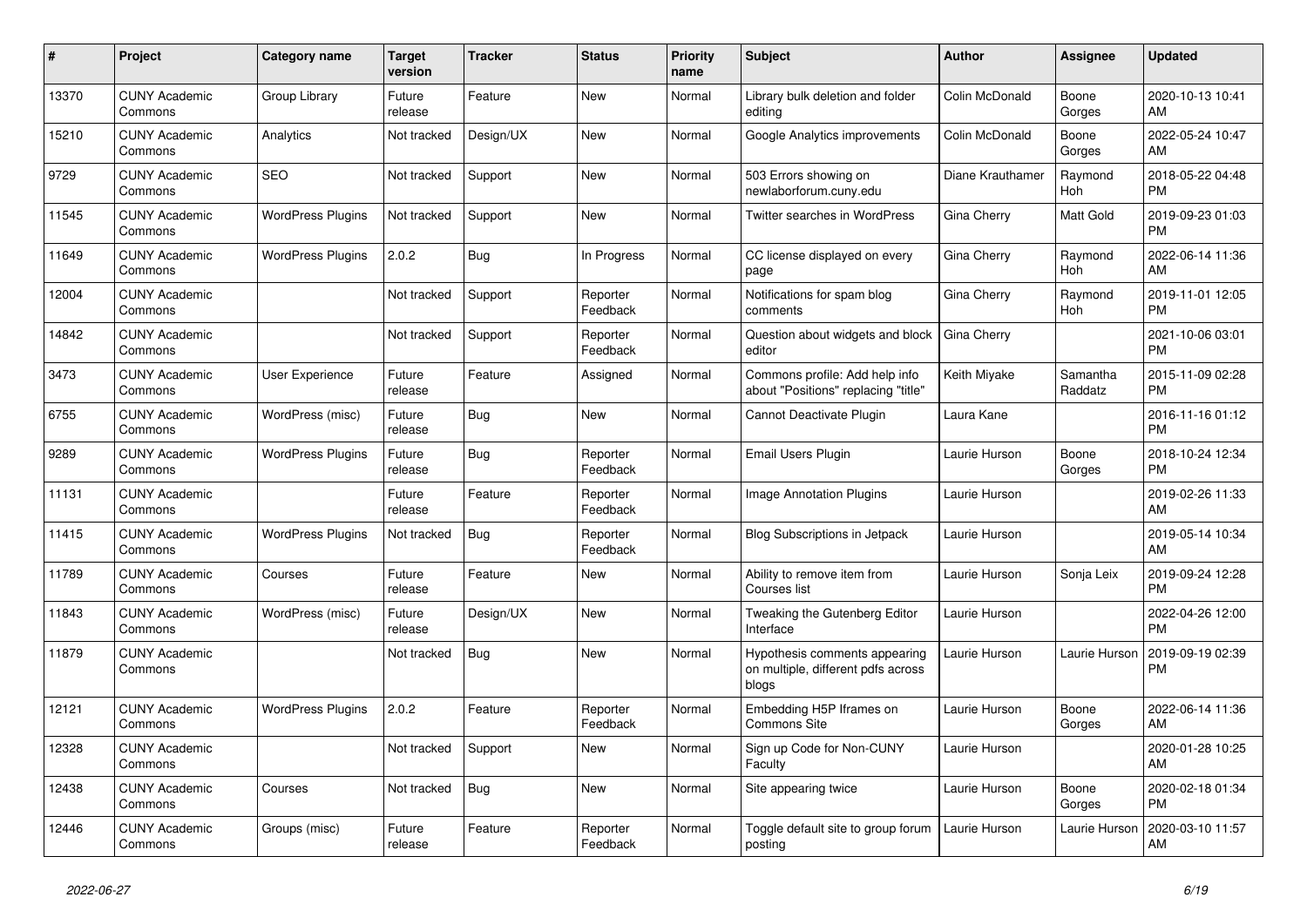| #     | Project                         | <b>Category name</b>    | <b>Target</b><br>version | <b>Tracker</b> | <b>Status</b>        | <b>Priority</b><br>name | <b>Subject</b>                                                       | Author        | <b>Assignee</b>     | <b>Updated</b>                |
|-------|---------------------------------|-------------------------|--------------------------|----------------|----------------------|-------------------------|----------------------------------------------------------------------|---------------|---------------------|-------------------------------|
| 12484 | <b>CUNY Academic</b><br>Commons |                         | Not tracked              | Support        | Reporter<br>Feedback | Normal                  | Sign up Code for COIL Course<br>starting in March                    | Laurie Hurson | Matt Gold           | 2020-03-02 02:26<br><b>PM</b> |
| 13650 | <b>CUNY Academic</b><br>Commons | Group Library           | Future<br>release        | Feature        | <b>New</b>           | Normal                  | Forum Attachments in Group<br>Library                                | Laurie Hurson |                     | 2021-11-19 12:30<br><b>PM</b> |
| 14439 | <b>CUNY Academic</b><br>Commons | Spam/Spam<br>Prevention | 2.0.2                    | Support        | Assigned             | Normal                  | Aprroved comments held for<br>moderation                             | Laurie Hurson | Raymond<br>Hoh      | 2022-06-14 11:36<br>AM        |
| 14475 | <b>CUNY Academic</b><br>Commons |                         | Not tracked              | Publicity      | <b>New</b>           | Normal                  | <b>OER Showcase Page</b>                                             | Laurie Hurson | Laurie Hurson       | 2021-09-14 10:46<br>AM        |
| 14504 | <b>CUNY Academic</b><br>Commons |                         | Not tracked              | Publicity      | Reporter<br>Feedback | Normal                  | Adding showcases to home page<br>menu                                | Laurie Hurson | Boone<br>Gorges     | 2022-01-19 03:26<br><b>PM</b> |
| 14538 | <b>CUNY Academic</b><br>Commons |                         | Not tracked              | Support        | Reporter<br>Feedback | Normal                  | <b>Weebly To Commons</b>                                             | Laurie Hurson |                     | 2021-09-14 10:47<br>AM        |
| 14787 | <b>CUNY Academic</b><br>Commons | Plugin Packages         | Future<br>release        | Feature        | <b>New</b>           | Normal                  | Creating a "Design" plugin<br>package                                | Laurie Hurson | scott voth          | 2022-04-27 04:56<br><b>PM</b> |
| 14936 | <b>CUNY Academic</b><br>Commons |                         |                          | <b>Bug</b>     | <b>New</b>           | Normal                  | Commons websites blocked by<br>SPS campus network                    | Laurie Hurson |                     | 2021-11-03 03:57<br><b>PM</b> |
| 14940 | <b>CUNY Academic</b><br>Commons |                         |                          | Bug            | <b>New</b>           | Normal                  | Discrepancy between Commons<br>profile "sites" and actual # of sites | Laurie Hurson |                     | 2021-11-08 11:09<br>AM        |
| 15176 | <b>CUNY Academic</b><br>Commons |                         | Not tracked              | Support        | Reporter<br>Feedback | Normal                  | Archiving Q Writing & Old<br>Wordpress Sites on the Commons          | Laurie Hurson |                     | 2022-02-08 10:28<br>AM        |
| 15613 | <b>CUNY Academic</b><br>Commons |                         | 2.0.2                    | Feature        | Reporter<br>Feedback | Normal                  | Adding "Passster" plugin                                             | Laurie Hurson |                     | 2022-06-14 11:36<br>AM        |
| 15757 | <b>CUNY Academic</b><br>Commons |                         |                          | Bug            | New                  | Normal                  | Members # do not match                                               | Laurie Hurson |                     | 2022-03-30 04:52<br><b>PM</b> |
| 15923 | <b>CUNY Academic</b><br>Commons |                         | Not tracked              | Feature        | Reporter<br>Feedback | Normal                  | <b>Bellows Plugin Adjustments</b>                                    | Laurie Hurson |                     | 2022-04-20 10:10<br>AM        |
| 16199 | <b>CUNY Academic</b><br>Commons | Directories             | 2.0.2                    | Bug            | <b>New</b>           | Normal                  | Removed "Semester" Filter from<br><b>Courses Directory</b>           | Laurie Hurson | Boone<br>Gorges     | 2022-06-14 11:36<br>AM        |
| 9060  | <b>CUNY Academic</b><br>Commons | Commons In A Box        | Not tracked              | Bug            | Hold                 | Normal                  | Problems with CBox image library<br>upload                           | Lisa Rhody    | Raymond<br>Hoh      | 2018-01-10 03:26<br><b>PM</b> |
| 2175  | <b>CUNY Academic</b><br>Commons | WordPress (misc)        | Not tracked              | Support        | Assigned             | Normal                  | Subscibe 2 vs. Jetpack<br>subscription options                       | local admin   | Matt Gold           | 2016-01-26 04:58<br><b>PM</b> |
| 2612  | <b>CUNY Academic</b><br>Commons |                         | Not tracked              | Publicity      | Assigned             | Normal                  | Pinterest site for the Commons                                       | local admin   | Sarah<br>Morgano    | 2016-03-04 11:19<br>AM        |
| 5225  | <b>CUNY Academic</b><br>Commons | Registration            | Future<br>release        | Feature        | Assigned             | Normal                  | On-boarding Issues                                                   | Luke Waltzer  | Samantha<br>Raddatz | 2016-02-12 02:58<br><b>PM</b> |
| 5268  | <b>CUNY Academic</b><br>Commons | Group Forums            | Future<br>release        | <b>Bug</b>     | Assigned             | Normal                  | Long-time to post to multiple<br>groups                              | Luke Waltzer  | Daniel Jones        | 2016-09-07 06:31<br><b>PM</b> |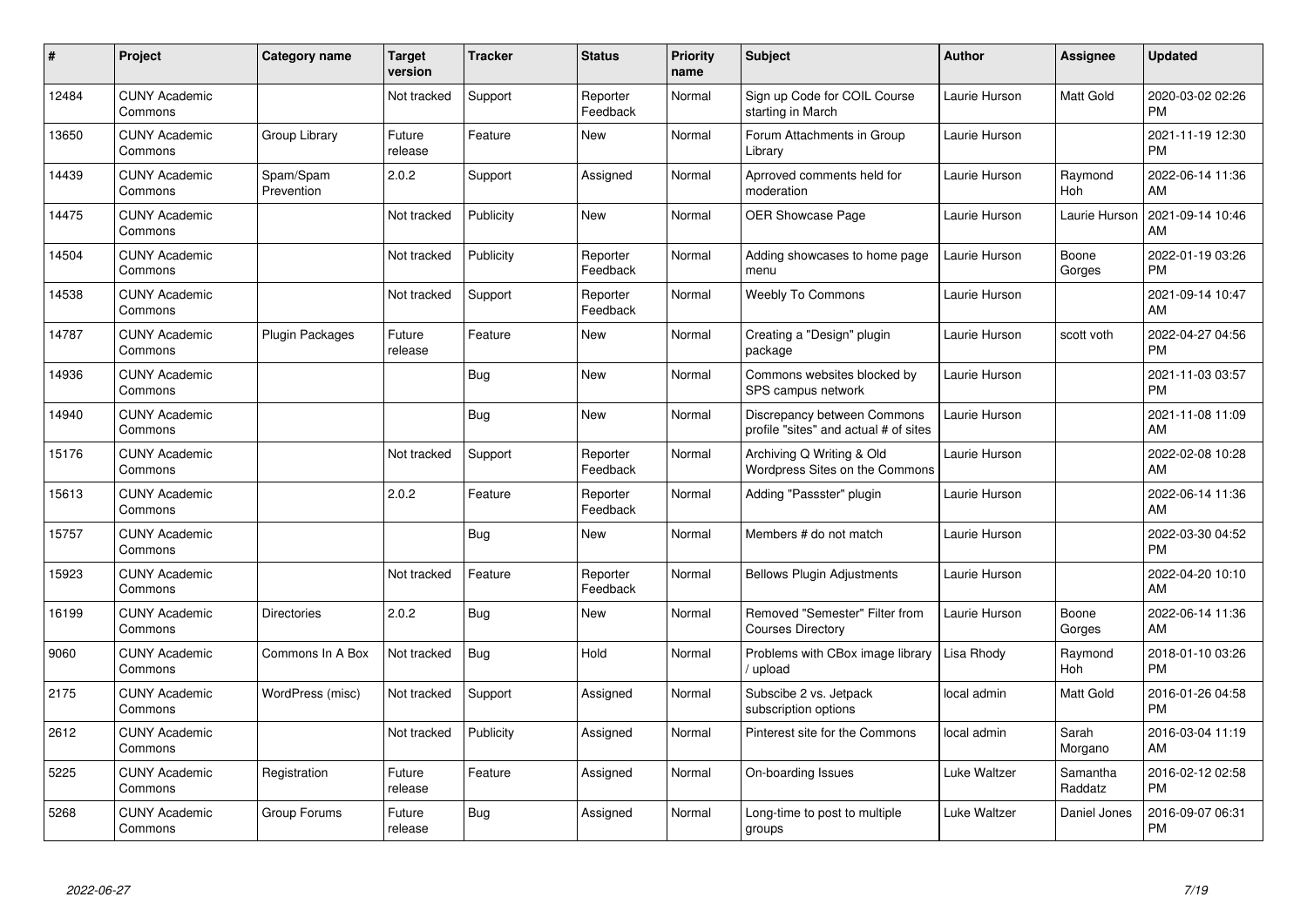| #     | Project                         | <b>Category name</b>       | <b>Target</b><br>version | <b>Tracker</b>        | <b>Status</b>        | <b>Priority</b><br>name | Subject                                                                                    | Author              | <b>Assignee</b>     | <b>Updated</b>                |
|-------|---------------------------------|----------------------------|--------------------------|-----------------------|----------------------|-------------------------|--------------------------------------------------------------------------------------------|---------------------|---------------------|-------------------------------|
| 5317  | <b>CUNY Academic</b><br>Commons | Group Blogs                | Not tracked              | <b>Bug</b>            | Reporter<br>Feedback | Normal                  | Notifications of New Post Didn't<br>Come                                                   | Luke Waltzer        | Samantha<br>Raddatz | 2016-03-21 10:41<br>PM        |
| 6078  | <b>CUNY Academic</b><br>Commons | Blogs (BuddyPress)         | Future<br>release        | Feature               | New                  | Normal                  | <b>Explore Adding Network Blog</b><br>Metadata Plugin                                      | Luke Waltzer        | Luke Waltzer        | 2016-10-11 10:29<br><b>PM</b> |
| 7624  | <b>CUNY Academic</b><br>Commons | BuddyPress (misc)          | Future<br>release        | Design/UX             | New                  | Normal                  | <b>BP Notifications</b>                                                                    | Luke Waltzer        | Paige Dupont        | 2017-02-08 10:43<br><b>PM</b> |
| 7928  | <b>CUNY Academic</b><br>Commons | Group Forums               | Not tracked              | Bug                   | New                  | Normal                  | Duplicate Forum post                                                                       | <b>Luke Waltzer</b> | Raymond<br>Hoh      | 2017-04-11 09:27<br><b>PM</b> |
| 7981  | <b>CUNY Academic</b><br>Commons | Social Paper               | Future<br>release        | Bug                   | New                  | Normal                  | Social Paper comments should<br>not go to spam                                             | Luke Waltzer        | Boone<br>Gorges     | 2018-04-16 03:52<br><b>PM</b> |
| 8835  | <b>CUNY Academic</b><br>Commons | <b>Blogs (BuddyPress)</b>  | Future<br>release        | Feature               | New                  | Normal                  | Extend cuny.is shortlinks to sites                                                         | Luke Waltzer        | Boone<br>Gorges     | 2022-04-26 11:59<br>AM        |
| 9211  | <b>CUNY Academic</b><br>Commons | <b>WordPress Plugins</b>   | Future<br>release        | Support               | Reporter<br>Feedback | Normal                  | Auto-Role Setting in Forum Plugin<br>Causing Some Confusion                                | Luke Waltzer        | Boone<br>Gorges     | 2018-03-13 11:44<br>AM        |
| 9895  | <b>CUNY Academic</b><br>Commons | Onboarding                 | Future<br>release        | Feature               | Assigned             | Normal                  | Add "Accept Invitation"<br>link/button/function to Group<br>and/or Site invitation emails? | Luke Waltzer        | Boone<br>Gorges     | 2018-06-07 12:42<br><b>PM</b> |
| 13430 | <b>CUNY Academic</b><br>Commons | Reply By Email             | Not tracked              | Bug                   | New                  | Normal                  | Delay in RBE                                                                               | Luke Waltzer        | Raymond<br>Hoh      | 2020-10-13 11:16<br>AM        |
| 7828  | <b>CUNY Academic</b><br>Commons |                            | Not tracked              | Feature               | Assigned             | Normal                  | Theme Assessment 2017                                                                      | Margaret Galvan     | Margaret<br>Galvan  | 2017-05-02 10:41<br><b>PM</b> |
| 8078  | <b>CUNY Academic</b><br>Commons | <b>WordPress Plugins</b>   | Future<br>release        | <b>System Upgrade</b> | Assigned             | Normal                  | <b>CommentPress Updates</b>                                                                | Margaret Galvan     | Christian<br>Wach   | 2017-05-08 03:49<br><b>PM</b> |
| 8211  | <b>CUNY Academic</b><br>Commons | <b>WordPress Themes</b>    | Future<br>release        | Feature               | New                  | Normal                  | Theme Suggestions: Material<br>Design-Inspired Themes                                      | Margaret Galvan     | Margaret<br>Galvan  | 2017-08-07 02:48<br><b>PM</b> |
| 5199  | <b>CUNY Academic</b><br>Commons | Social Paper               | Future<br>release        | Feature               | New                  | Normal                  | add tables to the SP editor                                                                | Marilyn Weber       |                     | 2016-10-24 11:27<br>AM        |
| 5205  | <b>CUNY Academic</b><br>Commons | Social Paper               | Future<br>release        | Feature               | New                  | Normal                  | Social Paper folders                                                                       | Marilyn Weber       |                     | 2016-02-11 10:24<br><b>PM</b> |
| 5282  | <b>CUNY Academic</b><br>Commons | Social Paper               | Future<br>release        | Bug                   | New                  | Normal                  | Replying via email directs to<br>paper but not individual comment.                         | Marilyn Weber       | Raymond<br>Hoh      | 2016-03-02 01:48<br><b>PM</b> |
| 5397  | <b>CUNY Academic</b><br>Commons | Social Paper               | Future<br>release        | Feature               | New                  | Normal                  | frustrating to have to<br>enable/disable in SP                                             | Marilyn Weber       | Samantha<br>Raddatz | 2016-04-20 03:39<br>PM        |
| 5992  | <b>CUNY Academic</b><br>Commons | <b>Email Notifications</b> | Future<br>release        | Feature               | New                  | Normal                  | Changing the From line of<br>autogenerated blog emails                                     | Marilyn Weber       |                     | 2018-09-27 05:19<br>PM        |
| 8607  | <b>CUNY Academic</b><br>Commons |                            | Not tracked              | Support               | New                  | Normal                  | Paypal?                                                                                    | Marilyn Weber       | Matt Gold           | 2018-05-15 01:37<br><b>PM</b> |
| 9207  | <b>CUNY Academic</b><br>Commons |                            | Future<br>release        | Support               | Reporter<br>Feedback | Normal                  | display dashboards made in<br>Tableau?                                                     | Marilyn Weber       | Boone<br>Gorges     | 2018-04-10 10:42<br>AM        |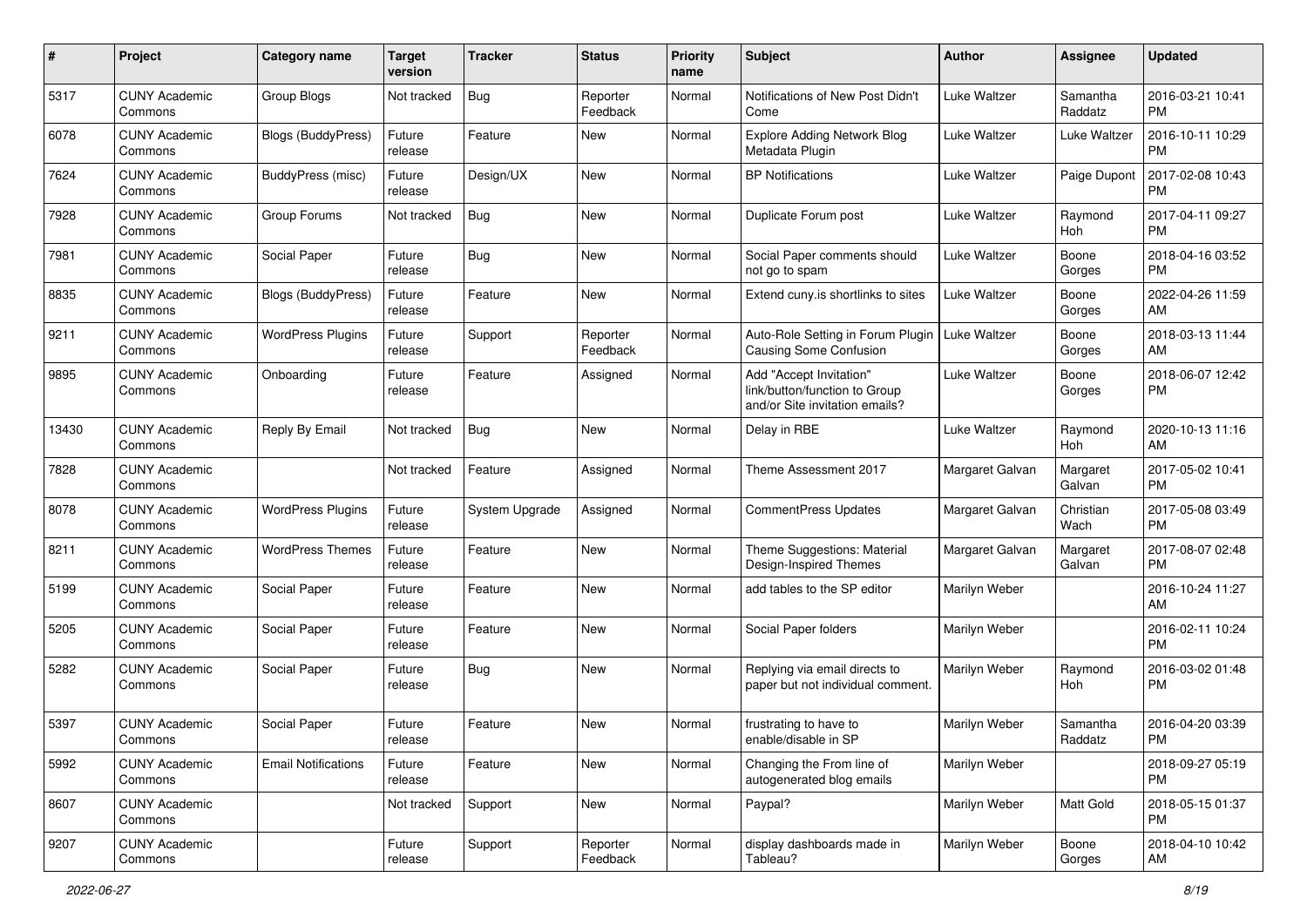| #     | Project                         | <b>Category name</b>      | <b>Target</b><br>version | <b>Tracker</b> | <b>Status</b>        | Priority<br>name | <b>Subject</b>                                                                                | <b>Author</b>        | Assignee            | <b>Updated</b>                |
|-------|---------------------------------|---------------------------|--------------------------|----------------|----------------------|------------------|-----------------------------------------------------------------------------------------------|----------------------|---------------------|-------------------------------|
| 9835  | <b>CUNY Academic</b><br>Commons | Group Forums              | Future<br>release        | Bug            | Assigned             | Normal           | add a "like" function?                                                                        | Marilyn Weber        | <b>Erik Trainer</b> | 2018-06-05 01:49<br><b>PM</b> |
| 10273 | <b>CUNY Academic</b><br>Commons | Registration              | Not tracked              | Support        | Reporter<br>Feedback | Normal           | users combining CF and campus<br>address                                                      | Marilyn Weber        |                     | 2019-09-18 10:58<br>AM        |
| 10657 | <b>CUNY Academic</b><br>Commons |                           | Not tracked              | Support        | Reporter<br>Feedback | Normal           | child theme problems                                                                          | Marilyn Weber        |                     | 2018-11-08 01:19<br><b>PM</b> |
| 11149 | <b>CUNY Academic</b><br>Commons |                           | Not tracked              | Support        | Reporter<br>Feedback | Normal           | comments getting blocked                                                                      | Marilyn Weber        | Raymond<br>Hoh      | 2019-03-26 11:40<br>AM        |
| 11509 | <b>CUNY Academic</b><br>Commons |                           | Not tracked              | Support        | Reporter<br>Feedback | Normal           | deleted Page causing a Menu<br>problem?                                                       | Marilyn Weber        |                     | 2019-06-04 09:54<br>AM        |
| 11519 | <b>CUNY Academic</b><br>Commons |                           | Not tracked              | Support        | Assigned             | Normal           | comment option not appearing                                                                  | Marilyn Weber        |                     | 2019-09-24 10:28<br>AM        |
| 11771 | <b>CUNY Academic</b><br>Commons |                           | Not tracked              | Support        | Reporter<br>Feedback | Normal           | post displays in sections                                                                     | Marilyn Weber        |                     | 2019-08-20 10:34<br>AM        |
| 11787 | <b>CUNY Academic</b><br>Commons |                           | Not tracked              | Support        | Reporter<br>Feedback | Normal           | automated comments notifications<br>on ZenDesk                                                | <b>Marilyn Weber</b> |                     | 2019-08-26 06:18<br><b>PM</b> |
| 11848 | <b>CUNY Academic</b><br>Commons |                           | Not tracked              | Support        | Hold                 | Normal           | a Dean of Faculty wants to share<br>a large file                                              | Marilyn Weber        |                     | 2019-09-24 08:44<br>AM        |
| 12350 | <b>CUNY Academic</b><br>Commons | <b>Blogs (BuddyPress)</b> | Not tracked              | Support        | Reporter<br>Feedback | Normal           | URL creation problem                                                                          | Marilyn Weber        |                     | 2020-02-03 11:27<br>AM        |
| 12352 | <b>CUNY Academic</b><br>Commons |                           | Not tracked              | Support        | <b>New</b>           | Normal           | 'posts list" page builder block<br>option                                                     | Marilyn Weber        |                     | 2020-02-03 01:29<br><b>PM</b> |
| 12360 | <b>CUNY Academic</b><br>Commons | <b>WordPress Themes</b>   | Not tracked              | <b>Bug</b>     | Reporter<br>Feedback | Normal           | site just says "DANTE We are<br>currently in maintenance mode,<br>please check back shortly." | Marilyn Weber        |                     | 2020-02-04 12:13<br><b>PM</b> |
| 12382 | <b>CUNY Academic</b><br>Commons | Membership                | Not tracked              | Support        | <b>New</b>           | Normal           | Email request change                                                                          | Marilyn Weber        | Marilyn<br>Weber    | 2020-02-06 12:56<br><b>PM</b> |
| 12741 | <b>CUNY Academic</b><br>Commons | <b>WordPress Plugins</b>  | Not tracked              | Support        | Reporter<br>Feedback | Normal           | <b>Tableau Public Viz Block</b>                                                               | Marilyn Weber        | Raymond<br>Hoh      | 2020-05-12 11:00<br>AM        |
| 13034 | <b>CUNY Academic</b><br>Commons |                           | Not tracked              | Support        | Reporter<br>Feedback | Normal           | a site is asking people to join the<br>Commons to get a download                              | Marilyn Weber        |                     | 2020-07-12 07:23<br>AM        |
| 13255 | <b>CUNY Academic</b><br>Commons |                           | Not tracked              | Support        | Reporter<br>Feedback | Normal           | Accessibility problems                                                                        | Marilyn Weber        |                     | 2020-09-01 05:48<br><b>PM</b> |
| 13286 | <b>CUNY Academic</b><br>Commons |                           | Not tracked              | Support        | <b>New</b>           | Normal           | problem connecting with<br>WordPress app                                                      | Marilyn Weber        | Raymond<br>Hoh      | 2020-09-08 11:16<br>AM        |
| 13328 | <b>CUNY Academic</b><br>Commons | Group Forums              | Not tracked              | <b>Bug</b>     | Reporter<br>Feedback | Normal           | cross-posting in two related<br>groups                                                        | Marilyn Weber        | Raymond<br>Hoh      | 2020-09-15 10:39<br><b>PM</b> |
| 13975 | <b>CUNY Academic</b><br>Commons | Social Paper              | Not tracked              | Support        | Reporter<br>Feedback | Normal           | can't approve comments on<br>Social Paper paper                                               | Marilyn Weber        |                     | 2021-02-12 09:33<br>AM        |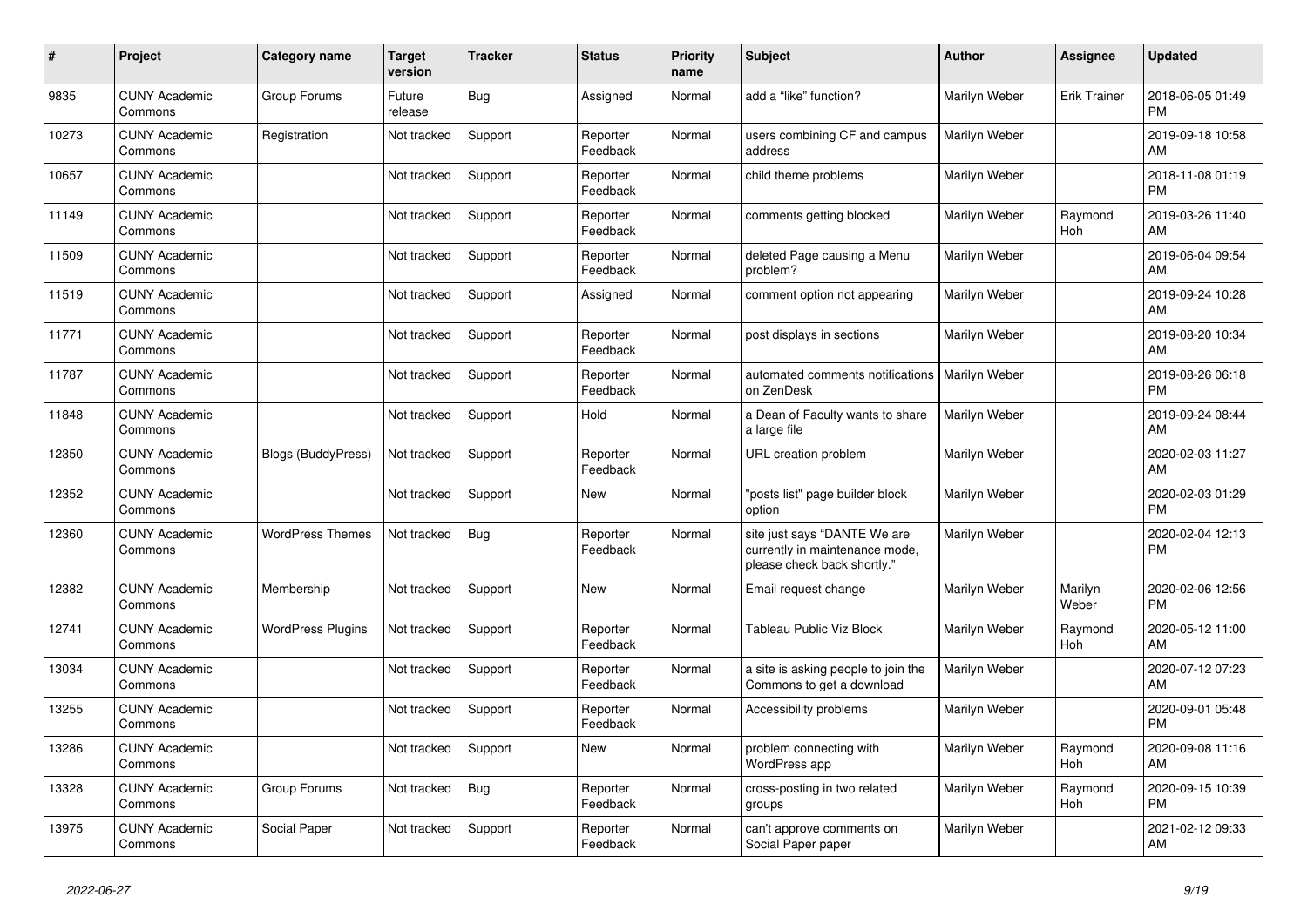| #     | Project                         | <b>Category name</b>     | <b>Target</b><br>version | <b>Tracker</b> | <b>Status</b>                       | <b>Priority</b><br>name | <b>Subject</b>                                                    | <b>Author</b> | <b>Assignee</b> | <b>Updated</b>                |
|-------|---------------------------------|--------------------------|--------------------------|----------------|-------------------------------------|-------------------------|-------------------------------------------------------------------|---------------|-----------------|-------------------------------|
| 14074 | <b>CUNY Academic</b><br>Commons | WordPress (misc)         | Not tracked              | Support        | Reporter<br>Feedback                | Normal                  | page password protection<br>problem                               | Marilyn Weber |                 | 2021-03-02 11:03<br>AM        |
| 14398 | <b>CUNY Academic</b><br>Commons |                          | Not tracked              | Support        | Reporter<br>Feedback                | Normal                  | Events plug-in notification<br>problem                            | Marilyn Weber |                 | 2021-05-11 11:21<br>AM        |
| 14784 | <b>CUNY Academic</b><br>Commons |                          |                          | Support        | Reporter<br>Feedback                | Normal                  | User report of logo problem when<br>using Customizer theme        | Marilyn Weber |                 | 2021-09-17 10:25<br>AM        |
| 14900 | <b>CUNY Academic</b><br>Commons |                          | Not tracked              | Support        | Reporter<br>Feedback                | Normal                  | previous theme?                                                   | Marilyn Weber |                 | 2021-10-25 10:31<br>AM        |
| 14911 | <b>CUNY Academic</b><br>Commons | <b>WordPress Themes</b>  | Not tracked              | Support        | New                                 | Normal                  | Twentytwentyone theme                                             | Marilyn Weber |                 | 2021-10-28 10:37<br>AM        |
| 15045 | <b>CUNY Academic</b><br>Commons |                          |                          | Support        | New                                 | Normal                  | no result for KCeL in the search<br>box on the commons            | Marilyn Weber |                 | 2021-12-10 11:29<br>AM        |
| 15169 | <b>CUNY Academic</b><br>Commons |                          | 2.0.2                    | Support        | Reporter<br>Feedback                | Normal                  | new Prelude website zipfiles for<br>custom theme and other files. | Marilyn Weber |                 | 2022-06-14 11:36<br>AM        |
| 15260 | <b>CUNY Academic</b><br>Commons |                          |                          | Support        | Reporter<br>Feedback                | Normal                  | Diacritical markings   European<br>Stages                         | Marilyn Weber |                 | 2022-02-04 08:16<br>AM        |
| 15370 | <b>CUNY Academic</b><br>Commons |                          |                          | Support        | Reporter<br>Feedback                | Normal                  | All-in-One Event Calendar?                                        | Marilyn Weber |                 | 2022-02-17 11:03<br>AM        |
| 15565 | <b>CUNY Academic</b><br>Commons |                          |                          | Support        | New                                 | Normal                  | Events - send updates to an email   Marilyn Weber<br>listserv     |               |                 | 2022-03-10 01:06<br><b>PM</b> |
| 15655 | <b>CUNY Academic</b><br>Commons |                          | 2.0.2                    | Support        | Reporter<br>Feedback                | Normal                  | Event Aggregator plugin?                                          | Marilyn Weber |                 | 2022-06-14 11:36<br>AM        |
| 15816 | <b>CUNY Academic</b><br>Commons |                          | Not tracked              | Support        | New                                 | Normal                  | slow loading at SPS                                               | Marilyn Weber |                 | 2022-04-05 01:26<br><b>PM</b> |
| 15978 | <b>CUNY Academic</b><br>Commons | WordPress - Media        | 2.0.2                    | Support        | Reporter<br>Feedback                | Normal                  | tex files?                                                        | Marilyn Weber | Raymond<br>Hoh  | 2022-06-14 11:36<br>AM        |
| 16099 | <b>CUNY Academic</b><br>Commons |                          |                          | Support        | Reporter<br>Feedback                | Normal                  | request for Newsletter Glue                                       | Marilyn Weber |                 | 2022-05-13 12:14<br><b>PM</b> |
| 16110 | <b>CUNY Academic</b><br>Commons |                          |                          | Support        | Reporter<br>Feedback                | Normal                  | remove Creative Commons<br>license from pages?                    | Marilyn Weber | Raymond<br>Hoh  | 2022-05-17 06:11<br><b>PM</b> |
| 16291 | <b>CUNY Academic</b><br>Commons | Site cloning             | 2.0.2                    | Support        | Staged for<br>Production<br>Release | Normal                  | Images coming up blank in Media<br>Library                        | Marilyn Weber | Raymond<br>Hoh  | 2022-06-23 08:28<br><b>PM</b> |
| 10262 | <b>CUNY Academic</b><br>Commons |                          | Not tracked              | <b>Bug</b>     | Reporter<br>Feedback                | Normal                  | Newsletter Plugin: Broken Image<br>at Bottom of All Newsletters   | Mark Webb     | Raymond<br>Hoh  | 2018-08-30 05:17<br><b>PM</b> |
| 10769 | <b>CUNY Academic</b><br>Commons | <b>WordPress Themes</b>  | Not tracked              | <b>Bug</b>     | Reporter<br>Feedback                | Normal                  | 2011 Theme Sidebar                                                | Mark Webb     |                 | 2018-12-04 04:09<br><b>PM</b> |
| 11120 | <b>CUNY Academic</b><br>Commons | <b>WordPress Plugins</b> | Not tracked              | <b>Bug</b>     | Reporter<br>Feedback                | Normal                  | Events Manager Events Not<br>Showing Up                           | Mark Webb     |                 | 2019-02-27 04:10<br><b>PM</b> |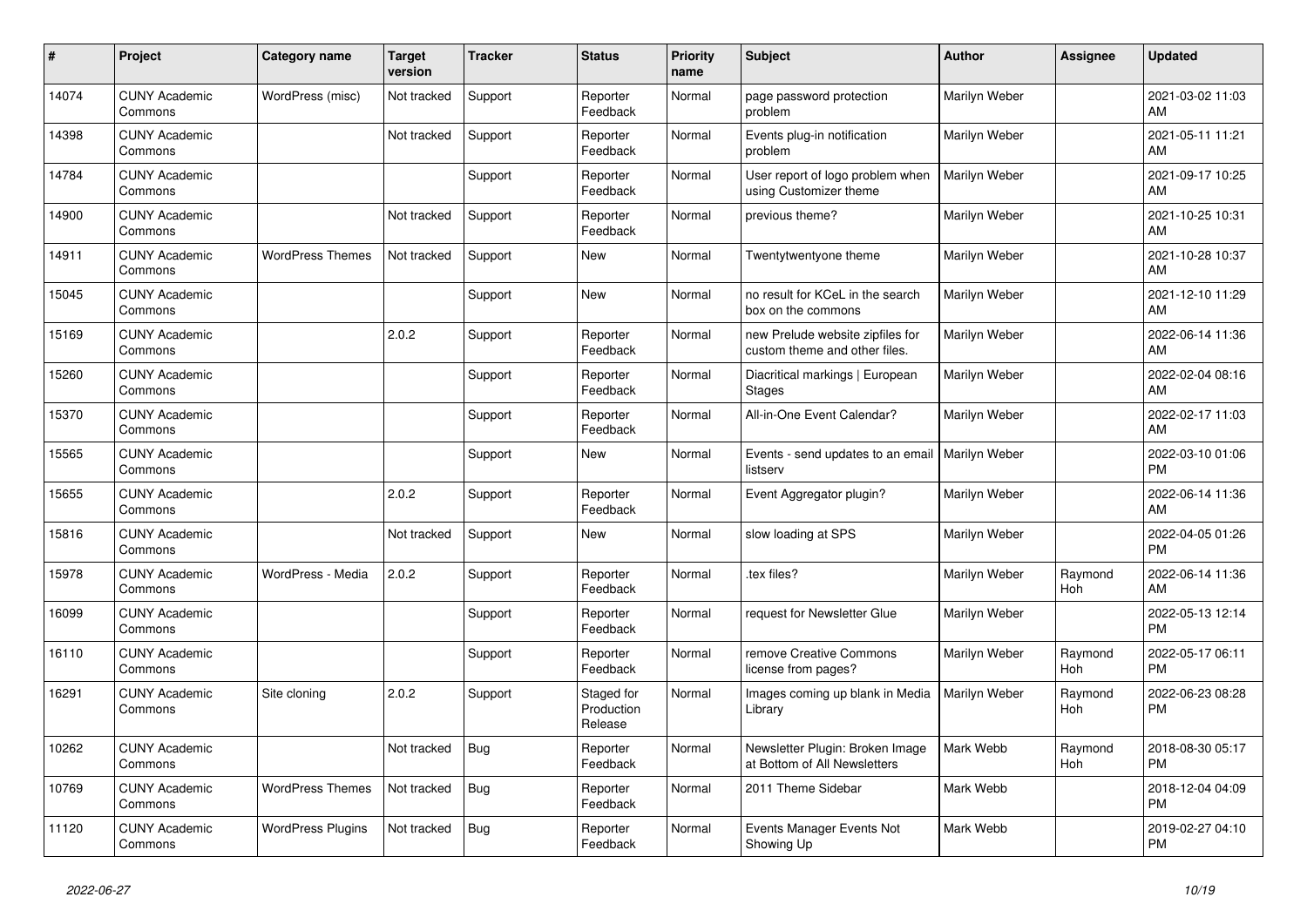| #    | Project                         | <b>Category name</b>     | <b>Target</b><br>version | <b>Tracker</b> | <b>Status</b>        | <b>Priority</b><br>name | Subject                                                                            | Author           | Assignee            | <b>Updated</b>                |
|------|---------------------------------|--------------------------|--------------------------|----------------|----------------------|-------------------------|------------------------------------------------------------------------------------|------------------|---------------------|-------------------------------|
| 287  | <b>CUNY Academic</b><br>Commons | WordPress (misc)         | Future<br>release        | Feature        | Assigned             | Normal                  | Create troubleshooting tool for<br>account sign-up                                 | <b>Matt Gold</b> | Boone<br>Gorges     | 2015-11-09 06:17<br><b>PM</b> |
| 364  | <b>CUNY Academic</b><br>Commons | <b>WordPress Plugins</b> | Future<br>release        | Feature        | New                  | Normal                  | <b>Bulletin Board</b>                                                              | <b>Matt Gold</b> |                     | 2015-01-05 08:50<br><b>PM</b> |
| 365  | CUNY Academic<br>Commons        | WordPress (misc)         | Future<br>release        | Feature        | Assigned             | Normal                  | <b>Create Mouseover Tooltips</b><br>throughout Site                                | <b>Matt Gold</b> | Chris Stein         | 2015-11-09 06:18<br><b>PM</b> |
| 377  | <b>CUNY Academic</b><br>Commons | BuddyPress (misc)        | Future<br>release        | Feature        | Assigned             | Normal                  | Like buttons                                                                       | <b>Matt Gold</b> | Boone<br>Gorges     | 2010-11-16 05:13<br><b>PM</b> |
| 412  | CUNY Academic<br>Commons        | <b>WordPress Themes</b>  | Future<br>release        | Feature        | Assigned             | Normal                  | <b>Featured Themes</b>                                                             | <b>Matt Gold</b> | Dominic<br>Giglio   | 2015-01-05 08:44<br><b>PM</b> |
| 435  | <b>CUNY Academic</b><br>Commons | BuddyPress (misc)        | Future<br>release        | Feature        | Assigned             | Normal                  | Include Avatar Images in Forum<br><b>Post Notification Emails</b>                  | <b>Matt Gold</b> | Boone<br>Gorges     | 2010-12-08 12:40<br><b>PM</b> |
| 497  | <b>CUNY Academic</b><br>Commons | <b>WordPress Plugins</b> | Future<br>release        | Feature        | Assigned             | Normal                  | Drag and Drop Ordering on<br>Gallery Post Plugin                                   | Matt Gold        | Ron Rennick         | 2015-11-09 06:18<br><b>PM</b> |
| 500  | <b>CUNY Academic</b><br>Commons | BuddyPress (misc)        | Future<br>release        | Feature        | Assigned             | Normal                  | <b>Export Group Data</b>                                                           | <b>Matt Gold</b> | Boone<br>Gorges     | 2010-12-19 12:09<br><b>PM</b> |
| 554  | <b>CUNY Academic</b><br>Commons | BuddyPress (misc)        | Future<br>release        | Feature        | Assigned             | Normal                  | Add Trackback notifications to<br>site-wide activity feed                          | <b>Matt Gold</b> | Boone<br>Gorges     | 2015-11-09 06:19<br><b>PM</b> |
| 599  | CUNY Academic<br>Commons        | BuddyPress (misc)        | Future<br>release        | Feature        | Assigned             | Normal                  | Consider adding rating plugins for<br>BuddyPress/BBPress                           | <b>Matt Gold</b> | Boone<br>Gorges     | 2011-08-22 06:50<br><b>PM</b> |
| 635  | <b>CUNY Academic</b><br>Commons | BuddyPress (misc)        | Future<br>release        | Feature        | Assigned             | Normal                  | Big Blue Button -<br>Videoconferencing in Groups and<br>Blogs                      | <b>Matt Gold</b> | Boone<br>Gorges     | 2011-03-14 03:24<br><b>PM</b> |
| 636  | <b>CUNY Academic</b><br>Commons | WordPress (misc)         | Not tracked              | Support        | Assigned             | Normal                  | Create Lynda.com-like Table of<br>Contents for Prospective Tutorial<br>Screencasts | <b>Matt Gold</b> | scott voth          | 2016-02-23 03:12<br><b>PM</b> |
| 653  | <b>CUNY Academic</b><br>Commons | Group Blogs              | Future<br>release        | Feature        | Assigned             | Normal                  | Redesign Integration of Groups<br>and Blogs                                        | Matt Gold        | Samantha<br>Raddatz | 2015-11-09 05:40<br><b>PM</b> |
| 658  | <b>CUNY Academic</b><br>Commons | <b>WordPress Plugins</b> | Future<br>release        | Feature        | Assigned             | Normal                  | Rebulid Sitewide Tag Suggestion                                                    | <b>Matt Gold</b> | Boone<br>Gorges     | 2015-01-05 08:47<br><b>PM</b> |
| 1105 | <b>CUNY Academic</b><br>Commons | WordPress (misc)         | Future<br>release        | Feature        | Assigned             | Normal                  | Rephrase Blog Privacy Options                                                      | Matt Gold        | Samantha<br>Raddatz | 2015-11-09 06:19<br><b>PM</b> |
| 1544 | <b>CUNY Academic</b><br>Commons | Groups (misc)            | Future<br>release        | Feature        | Reporter<br>Feedback | Normal                  | Group Filtering and Sorting                                                        | Matt Gold        | Chris Stein         | 2019-03-01 02:25<br>PM        |
| 2523 | <b>CUNY Academic</b><br>Commons | <b>BuddyPress Docs</b>   | Future<br>release        | Feature        | Assigned             | Normal                  | Allow Users to Upload Images to<br><b>BP</b> Docs                                  | Matt Gold        | Boone<br>Gorges     | 2015-11-09 06:14<br><b>PM</b> |
| 3042 | <b>CUNY Academic</b><br>Commons | Public Portfolio         | Future<br>release        | Feature        | Assigned             | Normal                  | Browsing member interests                                                          | Matt Gold        | Boone<br>Gorges     | 2015-03-21 09:04<br><b>PM</b> |
| 3090 | <b>CUNY Academic</b><br>Commons | Twitter page             | Future<br>release        | Feature        | Assigned             | Normal                  | Prevent Retweets from showing<br>up on Commons twitter page                        | Matt Gold        | <b>Tahir Butt</b>   | 2016-10-24 11:31<br>AM        |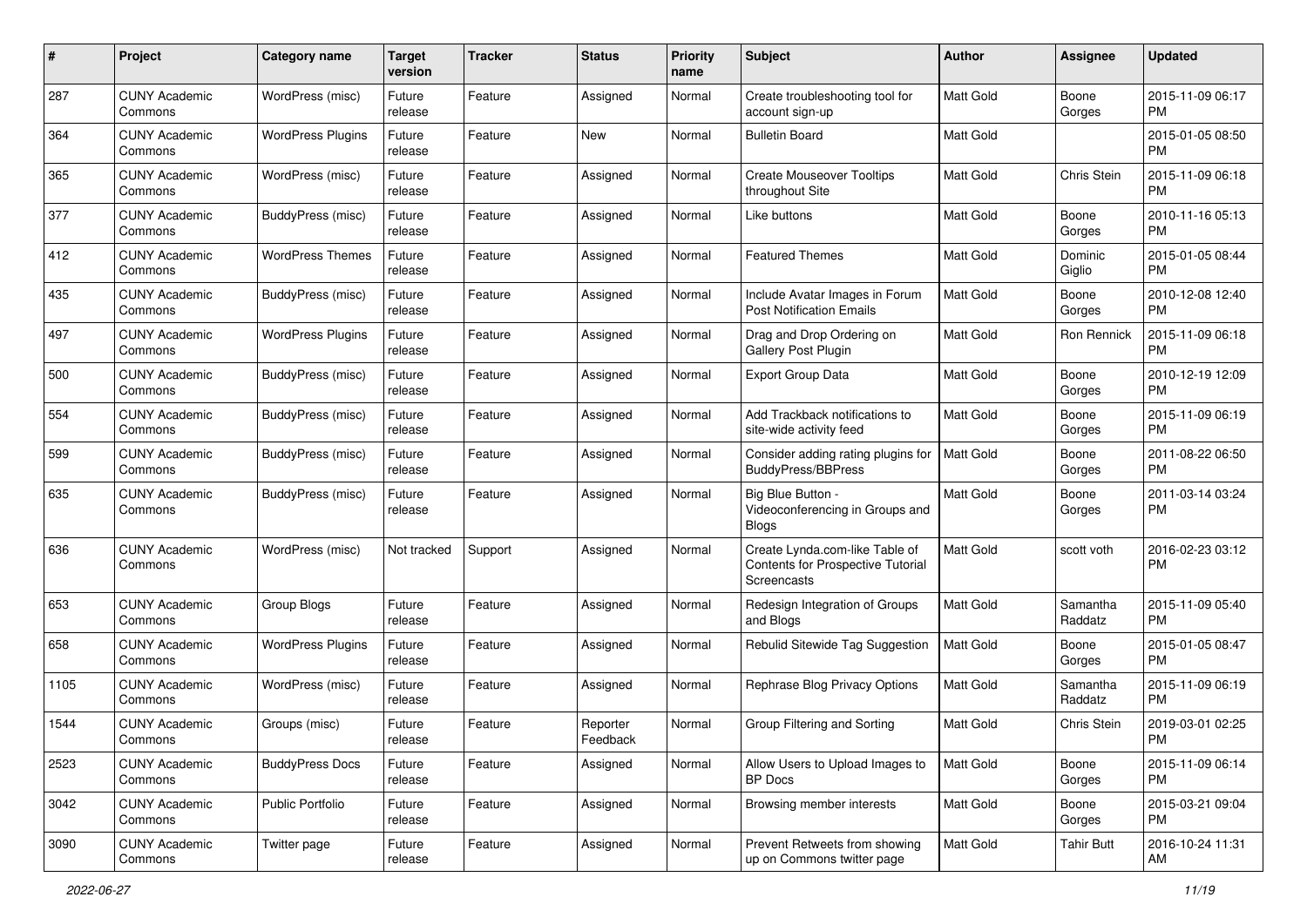| #    | Project                         | <b>Category name</b>    | <b>Target</b><br>version | <b>Tracker</b> | <b>Status</b>       | <b>Priority</b><br>name | <b>Subject</b>                                                         | Author    | <b>Assignee</b>       | <b>Updated</b>                |
|------|---------------------------------|-------------------------|--------------------------|----------------|---------------------|-------------------------|------------------------------------------------------------------------|-----------|-----------------------|-------------------------------|
| 3220 | <b>CUNY Academic</b><br>Commons | <b>Public Portfolio</b> | Future<br>release        | Feature        | Assigned            | Normal                  | Add indent/outdent option to<br>Formatting Buttons on Profile<br>Page  | Matt Gold | Boone<br>Gorges       | 2014-05-21 10:39<br>РM        |
| 3308 | <b>CUNY Academic</b><br>Commons | Group Invitations       | Future<br>release        | Feature        | Assigned            | Normal                  | Allow members to rescind group<br>invitations                          | Matt Gold | Boone<br>Gorges       | 2015-04-01 08:53<br><b>PM</b> |
| 3369 | <b>CUNY Academic</b><br>Commons | Reply By Email          | Not tracked              | Outreach       | Hold                | Normal                  | Release reply by email to WP<br>plugin directory                       | Matt Gold | Raymond<br>Hoh        | 2016-03-01 12:46<br><b>PM</b> |
| 3419 | <b>CUNY Academic</b><br>Commons | Group Invitations       | 1.6.14                   | Bug            | Testing<br>Required | Normal                  | Neatening the display of<br>messages on group requests                 | Matt Gold | Boone<br>Gorges       | 2014-09-01 09:29<br>PM        |
| 3517 | <b>CUNY Academic</b><br>Commons | My Commons              | Future<br>release        | Feature        | Assigned            | Normal                  | Mute/Unmute My Commons<br>updates                                      | Matt Gold | Raymond<br>Hoh        | 2015-11-09 01:19<br><b>PM</b> |
| 3524 | <b>CUNY Academic</b><br>Commons | Documentation           | Not tracked              | Documentation  | Assigned            | Normal                  | Post describing all you can do<br>when starting up a new<br>blog/group | Matt Gold | scott voth            | 2014-10-04 12:56<br><b>PM</b> |
| 3536 | <b>CUNY Academic</b><br>Commons | My Commons              | Future<br>release        | Feature        | Assigned            | Normal                  | Infinite Scroll on My Commons<br>page                                  | Matt Gold | Raymond<br><b>Hoh</b> | 2015-04-13 04:42<br><b>PM</b> |
| 3577 | <b>CUNY Academic</b><br>Commons | My Commons              | Future<br>release        | Design/UX      | Assigned            | Normal                  | Replies to items in My Commons                                         | Matt Gold | Raymond<br>Hoh        | 2015-04-09 05:19<br><b>PM</b> |
| 3657 | <b>CUNY Academic</b><br>Commons | WordPress (misc)        | Not tracked              | Feature        | New                 | Normal                  | Create alert for GC email<br>addresses                                 | Matt Gold | <b>Matt Gold</b>      | 2016-04-14 11:29<br><b>PM</b> |
| 3662 | <b>CUNY Academic</b><br>Commons | <b>SEO</b>              | Future<br>release        | Feature        | Assigned            | Normal                  | Duplicate Content/SEO/Google<br>issues                                 | Matt Gold | Raymond<br>Hoh        | 2015-04-13 04:37<br><b>PM</b> |
| 3759 | <b>CUNY Academic</b><br>Commons | WordPress (misc)        | Future<br>release        | Feature        | Assigned            | Normal                  | Review Interface for Adding Users   Matt Gold<br>to Blogs              |           | Boone<br>Gorges       | 2015-03-24 05:52<br><b>PM</b> |
| 3768 | <b>CUNY Academic</b><br>Commons | <b>Public Portfolio</b> | Future<br>release        | Feature        | Assigned            | Normal                  | Institutions/Past positions on<br>public portfolios                    | Matt Gold | Boone<br>Gorges       | 2018-04-23 10:44<br>AM        |
| 3770 | <b>CUNY Academic</b><br>Commons | <b>Public Portfolio</b> | Future<br>release        | Feature        | Assigned            | Normal                  | Improve Layout/Formatting of<br>Positions Area on Public<br>Portfolios | Matt Gold | Chris Stein           | 2015-04-01 09:17<br><b>PM</b> |
| 4027 | <b>CUNY Academic</b><br>Commons | Commons In A Box        | Not tracked              | Design/UX      | Assigned            | Normal                  | Usability review of CBOX update<br>procedures                          | Matt Gold | Samantha<br>Raddatz   | 2015-05-11 06:36<br><b>PM</b> |
| 4053 | <b>CUNY Academic</b><br>Commons | Events                  | Future<br>release        | Feature        | Assigned            | Normal                  | Create new tab for past events                                         | Matt Gold | Boone<br>Gorges       | 2015-05-12 02:10<br>PM        |
| 4070 | <b>CUNY Academic</b><br>Commons | Analytics               | Not tracked Support      |                | Assigned            | Normal                  | Request for JITP site analytics                                        | Matt Gold | Seth Persons          | 2016-02-23 03:09<br><b>PM</b> |
| 4235 | <b>CUNY Academic</b><br>Commons |                         | Not tracked              | Design/UX      | Assigned            | Normal                  | Explore user experience around<br>comments on forum topics vs<br>docs  | Matt Gold | Samantha<br>Raddatz   | 2015-07-21 10:23<br>AM        |
| 4238 | <b>CUNY Academic</b><br>Commons | Events                  | Future<br>release        | Feature        | Assigned            | Normal                  | Copy Events to Other Groups?                                           | Matt Gold | Boone<br>Gorges       | 2015-07-02 10:08<br>AM        |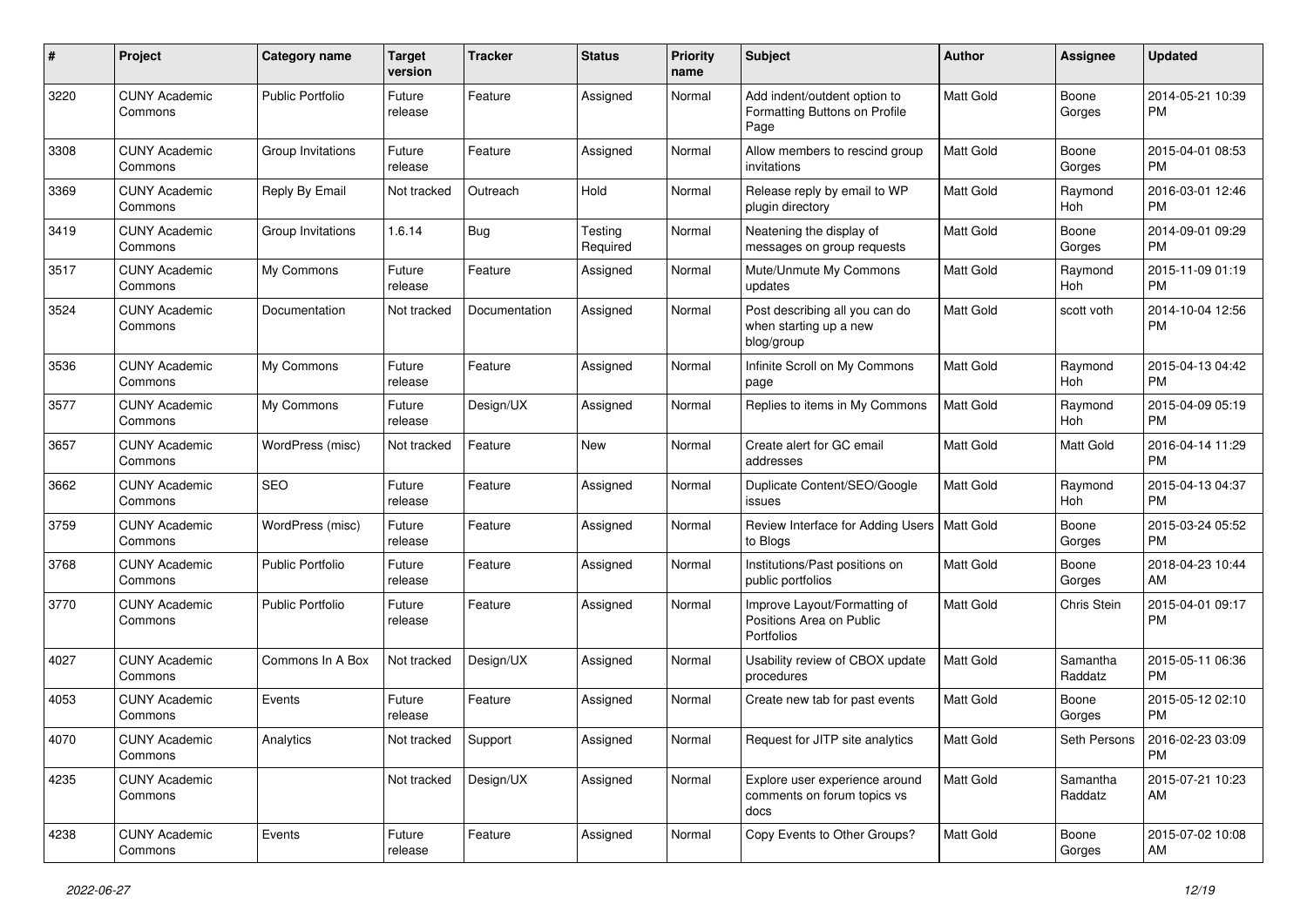| #    | Project                         | <b>Category name</b>    | <b>Target</b><br>version | <b>Tracker</b> | <b>Status</b>        | <b>Priority</b><br>name | <b>Subject</b>                                                     | <b>Author</b>    | <b>Assignee</b>     | <b>Updated</b>                |
|------|---------------------------------|-------------------------|--------------------------|----------------|----------------------|-------------------------|--------------------------------------------------------------------|------------------|---------------------|-------------------------------|
| 4404 | <b>CUNY Academic</b><br>Commons | <b>Public Portfolio</b> | Future<br>release        | Design/UX      | Assigned             | Normal                  | Change color of permissions info<br>on portfolio editing interface | <b>Matt Gold</b> | Samantha<br>Raddatz | 2015-08-11 05:28<br><b>PM</b> |
| 4661 | <b>CUNY Academic</b><br>Commons | User Experience         | Future<br>release        | Bug            | Assigned             | Normal                  | <b>Simplify Events text</b>                                        | <b>Matt Gold</b> | Samantha<br>Raddatz | 2015-10-02 09:06<br><b>PM</b> |
| 4903 | <b>CUNY Academic</b><br>Commons | Events                  | Future<br>release        | Design/UX      | Assigned             | Normal                  | Improving visual appearance of<br>event calendars                  | Matt Gold        | Boone<br>Gorges     | 2016-10-13 11:51<br>AM        |
| 4980 | <b>CUNY Academic</b><br>Commons | Home Page               | Future<br>release        | Feature        | Assigned             | Normal                  | CAC Featured Content -- Adding<br>Randomization                    | Matt Gold        | Boone<br>Gorges     | 2016-12-12 03:01<br><b>PM</b> |
| 4986 | <b>CUNY Academic</b><br>Commons | ZenDesk                 | Not tracked              | Support        | Assigned             | Normal                  | Prepare documentation for<br>Zendesk re web widget                 | Matt Gold        | Samantha<br>Raddatz | 2016-02-25 03:09<br><b>PM</b> |
| 5316 | <b>CUNY Academic</b><br>Commons | <b>User Experience</b>  | Future<br>release        | Feature        | Assigned             | Normal                  | Prompt user email address<br>updates                               | Matt Gold        | <b>Stephen Real</b> | 2016-12-21 03:30<br>PM        |
| 5581 | <b>CUNY Academic</b><br>Commons | Analytics               | Future<br>release        | Feature        | Assigned             | Normal                  | Explore alternatives to Google<br>Analytics                        | Matt Gold        | Valerie<br>Townsend | 2020-04-17 03:12<br><b>PM</b> |
| 5696 | <b>CUNY Academic</b><br>Commons | Events                  | Future<br>release        | Feature        | Assigned             | Normal                  | Events Calendar - display options<br>calendar aggregation          | <b>Matt Gold</b> | Boone<br>Gorges     | 2016-10-13 11:44<br>AM        |
| 5955 | <b>CUNY Academic</b><br>Commons | Outreach                | Future<br>release        | Feature        | Assigned             | Normal                  | Create auto-newsletter for<br>commons members                      | Matt Gold        | Luke Waltzer        | 2016-08-30 10:34<br>AM        |
| 6014 | <b>CUNY Academic</b><br>Commons | Publicity               | Future<br>release        | Publicity      | Reporter<br>Feedback | Normal                  | Google search listing                                              | Matt Gold        | Boone<br>Gorges     | 2016-09-21 03:48<br><b>PM</b> |
| 6115 | <b>CUNY Academic</b><br>Commons | Publicity               | Not tracked              | Feature        | Assigned             | Normal                  | create digital signage for GC                                      | Matt Gold        | scott voth          | 2016-10-11 10:09<br><b>PM</b> |
| 6298 | <b>CUNY Academic</b><br>Commons | <b>User Experience</b>  | Not tracked              | Design/UX      | Assigned             | Normal                  | Examine data from survey                                           | Matt Gold        | Margaret<br>Galvan  | 2016-10-14 12:16<br><b>PM</b> |
| 6426 | <b>CUNY Academic</b><br>Commons | Spam/Spam<br>Prevention | Future<br>release        | Feature        | Assigned             | Normal                  | Force captcha on all comments?                                     | <b>Matt Gold</b> | <b>Tahir Butt</b>   | 2016-10-24 02:06<br><b>PM</b> |
| 6671 | <b>CUNY Academic</b><br>Commons | Reply By Email          | Not tracked              | Bug            | Assigned             | Normal                  | "Post too often" RBE error<br>message                              | Matt Gold        | Raymond<br>Hoh      | 2016-11-11 09:55<br>AM        |
| 6995 | <b>CUNY Academic</b><br>Commons | Home Page               | Not tracked              | <b>Bug</b>     | Assigned             | Normal                  | member filter on homepage not<br>working                           | Matt Gold        | Raymond<br>Hoh      | 2016-12-11 09:46<br><b>PM</b> |
| 7115 | <b>CUNY Academic</b><br>Commons | Groups (misc)           | Future<br>release        | Feature        | Reporter<br>Feedback | Normal                  | make licensing info clear during<br>group creation                 | <b>Matt Gold</b> | Raymond<br>Hoh      | 2020-12-08 11:32<br>AM        |
| 8666 | <b>CUNY Academic</b><br>Commons | Teaching                | Not tracked              | Documentation  | Assigned             | Normal                  | Create Teaching on the<br><b>Commons Resource Page</b>             | <b>Matt Gold</b> | Laurie Hurson       | 2019-09-23 03:16<br><b>PM</b> |
| 8756 | <b>CUNY Academic</b><br>Commons | Group Blogs             | Future<br>release        | Feature        | Hold                 | Normal                  | Connect multiple blogs to one<br>group?                            | Matt Gold        | Boone<br>Gorges     | 2017-09-30 10:42<br>AM        |
| 8836 | <b>CUNY Academic</b><br>Commons | Blogs (BuddyPress)      | Future<br>release        | Feature        | Assigned             | Normal                  | Redesign site launch process                                       | Matt Gold        | Boone<br>Gorges     | 2019-10-03 02:49<br>PM        |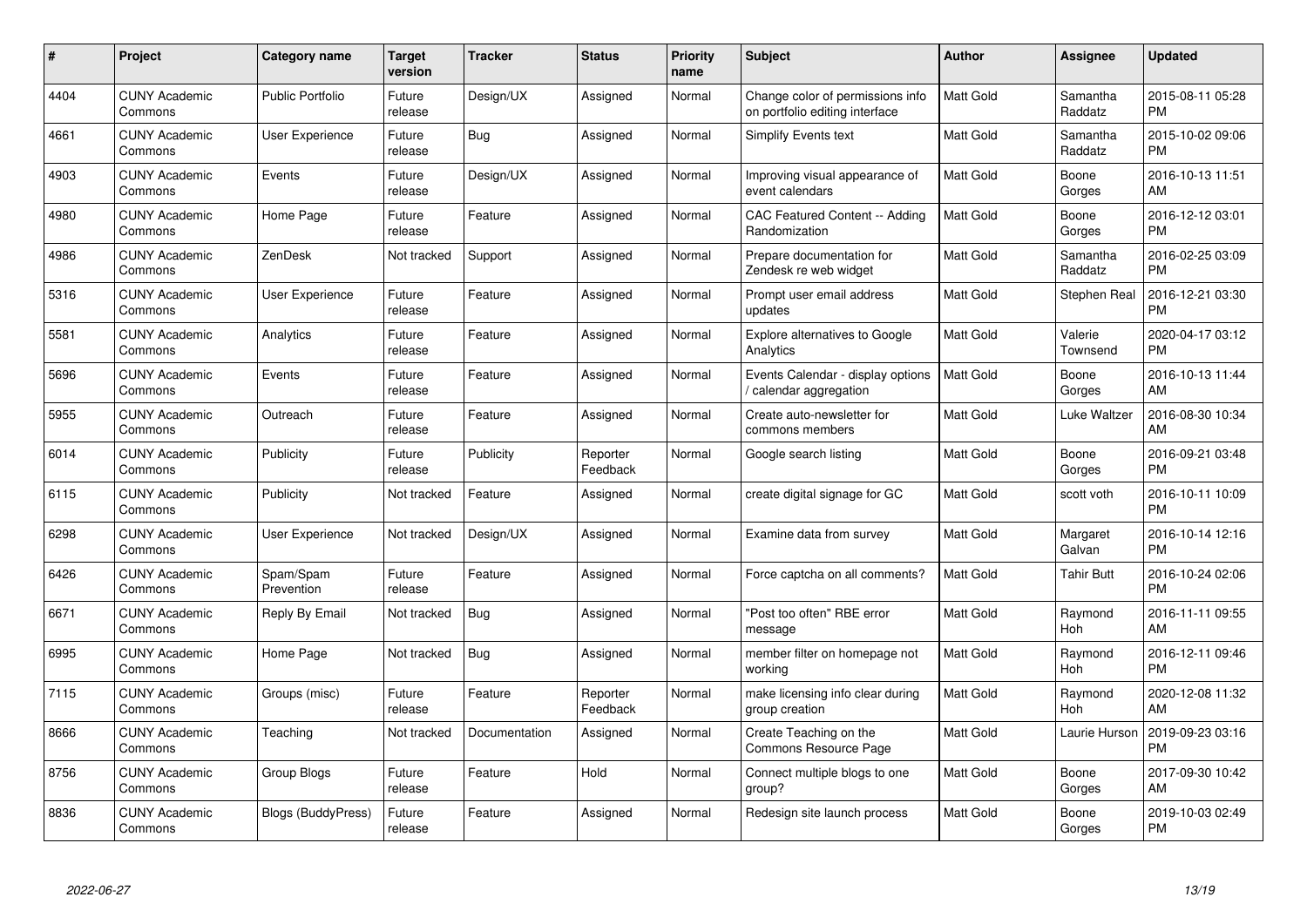| #     | Project                         | <b>Category name</b>       | <b>Target</b><br>version | <b>Tracker</b> | <b>Status</b>        | <b>Priority</b><br>name | <b>Subject</b>                                                                                                                               | <b>Author</b>     | <b>Assignee</b>     | <b>Updated</b>                |
|-------|---------------------------------|----------------------------|--------------------------|----------------|----------------------|-------------------------|----------------------------------------------------------------------------------------------------------------------------------------------|-------------------|---------------------|-------------------------------|
| 8837  | <b>CUNY Academic</b><br>Commons |                            | Not tracked              | Feature        | Assigned             | Normal                  | Create a form to request info from<br>people requesting premium<br>themes and plugins                                                        | <b>Matt Gold</b>  | Marilyn<br>Weber    | 2017-11-14 03:35<br><b>PM</b> |
| 8898  | <b>CUNY Academic</b><br>Commons | Social Paper               | Not tracked              | Feature        | Assigned             | Normal                  | Usage data on docs and social<br>paper                                                                                                       | <b>Matt Gold</b>  | Matt Gold           | 2017-11-16 11:32<br>AM        |
| 8900  | <b>CUNY Academic</b><br>Commons | Accessibility              | Future<br>release        | Feature        | Assigned             | Normal                  | Look into tools to enforce<br>accessibility in WP environment                                                                                | <b>Matt Gold</b>  | Boone<br>Gorges     | 2022-04-26 11:59<br>AM        |
| 8901  | <b>CUNY Academic</b><br>Commons | Accessibility              | Future<br>release        | Feature        | Assigned             | Normal                  | Theme analysis for accessibility                                                                                                             | <b>Matt Gold</b>  | Boone<br>Gorges     | 2022-04-26 11:59<br>AM        |
| 8902  | <b>CUNY Academic</b><br>Commons | Design                     | Not tracked              | Feature        | Assigned             | Normal                  | Report back on research on<br><b>BuddyPress themes</b>                                                                                       | Matt Gold         | Michael Smith       | 2017-11-10 12:31<br><b>PM</b> |
| 8976  | <b>CUNY Academic</b><br>Commons | Reply By Email             | Not tracked              | Feature        | Assigned             | Normal                  | Package RBE new topics<br>posting?                                                                                                           | <b>Matt Gold</b>  | Raymond<br>Hoh      | 2017-12-04 02:34<br><b>PM</b> |
| 8991  | <b>CUNY Academic</b><br>Commons | Reply By Email             | Not tracked              | Bug            | Hold                 | Normal                  | RBE duplicate email message<br>issue                                                                                                         | <b>Matt Gold</b>  | Raymond<br>Hoh      | 2018-02-18 08:53<br><b>PM</b> |
| 9015  | <b>CUNY Academic</b><br>Commons | Groups (misc)              | Not tracked              | Outreach       | Assigned             | Normal                  | Email group admins the email<br>addresses of their groups                                                                                    | <b>Matt Gold</b>  | Matt Gold           | 2018-01-02 09:54<br>AM        |
| 9028  | <b>CUNY Academic</b><br>Commons | Onboarding                 | Future<br>release        | Feature        | Assigned             | Normal                  | suggest groups to new members<br>during the registration process                                                                             | <b>Matt Gold</b>  | Chris Stein         | 2018-10-24 12:34<br><b>PM</b> |
| 9941  | <b>CUNY Academic</b><br>Commons | Wiki                       | Not tracked              | Support        | Assigned             | Normal                  | Wiki functionality                                                                                                                           | <b>Matt Gold</b>  | Boone<br>Gorges     | 2018-06-26 10:57<br>AM        |
| 9947  | <b>CUNY Academic</b><br>Commons | <b>WordPress Plugins</b>   | Future<br>release        | Feature        | Reporter<br>Feedback | Normal                  | Install H5P quiz plugin                                                                                                                      | <b>Matt Gold</b>  | Boone<br>Gorges     | 2018-09-11 11:01<br>AM        |
| 9979  | <b>CUNY Academic</b><br>Commons | <b>Email Notifications</b> | Not tracked              | <b>Bug</b>     | Reporter<br>Feedback | Normal                  | Reports of slow email activation<br>emails                                                                                                   | <b>Matt Gold</b>  | Boone<br>Gorges     | 2018-08-29 09:40<br><b>PM</b> |
| 10040 | <b>CUNY Academic</b><br>Commons | WordPress (misc)           | Not tracked              | <b>Bug</b>     | Reporter<br>Feedback | Normal                  | User doesn't see full list of themes   Matt Gold                                                                                             |                   | Boone<br>Gorges     | 2018-07-25 10:12<br>AM        |
| 10659 | <b>CUNY Academic</b><br>Commons | Group Forums               | Future<br>release        | Feature        | Assigned             | Normal                  | Post to multiple groups via email                                                                                                            | Matt Gold         | Raymond<br>Hoh      | 2018-11-15 12:54<br>AM        |
| 13949 | <b>CUNY Academic</b><br>Commons |                            | Not tracked              | Bug            | <b>New</b>           | Normal                  | Continued debugging of runaway<br>MySQL connections                                                                                          | Matt Gold         | Boone<br>Gorges     | 2021-09-14 10:42<br>AM        |
| 15604 | <b>CUNY Academic</b><br>Commons | <b>Email Notifications</b> | Future<br>release        | Feature        | Assigned             | Normal                  | Restructure Commons Group<br>Digest Email Messages                                                                                           | <b>Matt Gold</b>  | Boone<br>Gorges     | 2022-05-26 10:45<br>AM        |
| 481   | <b>CUNY Academic</b><br>Commons | Groups (misc)              | Future<br>release        | Feature        | Assigned             | Normal                  | ability to archive inactive groups<br>and blogs                                                                                              | Michael Mandiberg | Samantha<br>Raddatz | 2015-11-09 05:56<br>PM        |
| 9908  | <b>CUNY Academic</b><br>Commons |                            | Not tracked              | Feature        | New                  | Normal                  | Is it possible to send email<br>updates to users (or an email<br>address not on the list) for only a<br>single page AFTER being<br>prompted? | Michael Shields   | scott voth          | 2018-06-11 01:34<br>PM        |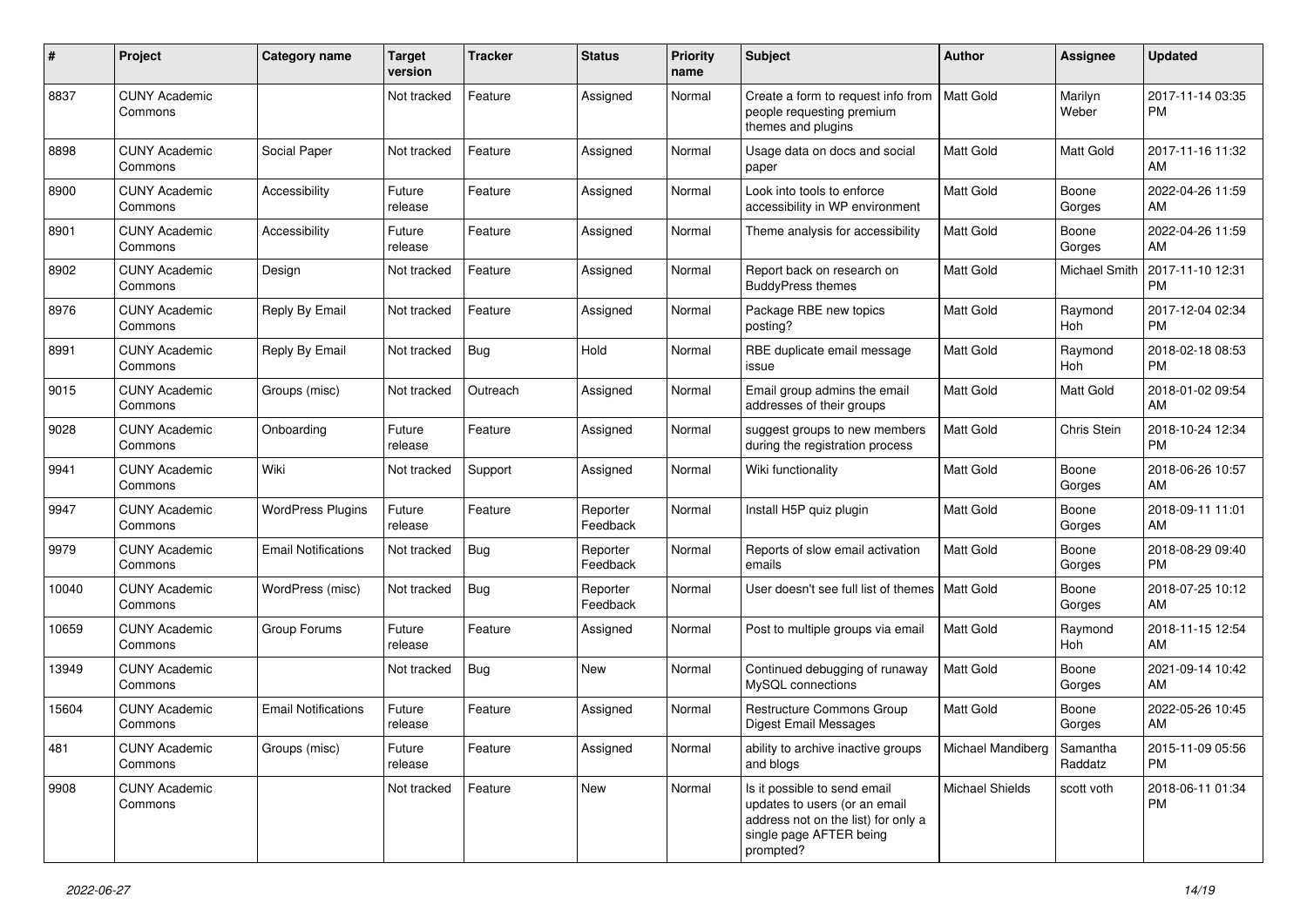| #     | Project                         | <b>Category name</b>    | <b>Target</b><br>version | <b>Tracker</b> | <b>Status</b>        | <b>Priority</b><br>name | Subject                                                                        | Author                  | <b>Assignee</b>     | <b>Updated</b>                |
|-------|---------------------------------|-------------------------|--------------------------|----------------|----------------------|-------------------------|--------------------------------------------------------------------------------|-------------------------|---------------------|-------------------------------|
| 2167  | <b>CUNY Academic</b><br>Commons | WordPress (misc)        | Future<br>release        | Bug            | Assigned             | Normal                  | <b>CAC-Livestream Plugin Issues</b>                                            | Michael Smith           | Dominic<br>Giglio   | 2015-01-02 03:06<br>PM        |
| 3458  | <b>CUNY Academic</b><br>Commons | Groups (misc)           | Future<br>release        | Feature        | Assigned             | Normal                  | Filter Members of Group by<br>Campus                                           | Michael Smith           | Samantha<br>Raddatz | 2014-09-26 08:32<br><b>PM</b> |
| 2753  | <b>CUNY Academic</b><br>Commons | <b>Public Portfolio</b> | Future<br>release        | Feature        | New                  | Normal                  | Create actual actual tagification in<br>academic interests and other<br>fields | Micki Kaufman           | Boone<br>Gorges     | 2015-01-05 08:52<br><b>PM</b> |
| 2754  | <b>CUNY Academic</b><br>Commons | Design                  | Future<br>release        | Feature        | Assigned             | Normal                  | Determine strategy for CAC logo<br>handling in top header                      | Micki Kaufman           | Chris Stein         | 2015-01-05 08:53<br><b>PM</b> |
| 3506  | <b>CUNY Academic</b><br>Commons | Publicity               | 1.7                      | Publicity      | New                  | Normal                  | Prepare 1.7 email messaging                                                    | Micki Kaufman           | Micki<br>Kaufman    | 2014-10-01 12:36<br><b>PM</b> |
| 3509  | <b>CUNY Academic</b><br>Commons | Publicity               | 1.7                      | Publicity      | New                  | Normal                  | Create 1.7 digital signage imagery                                             | Micki Kaufman           | Marilyn<br>Weber    | 2014-10-01 12:40<br><b>PM</b> |
| 3510  | <b>CUNY Academic</b><br>Commons | Publicity               | 1.7                      | Publicity      | Assigned             | Normal                  | Post on the News Blog re: 'My<br>Commons'                                      | Micki Kaufman           | Sarah<br>Morgano    | 2014-10-15 11:18<br>AM        |
| 3511  | <b>CUNY Academic</b><br>Commons | Publicity               | 1.7                      | Publicity      | Assigned             | Normal                  | Social media for 1.7                                                           | Micki Kaufman           | Sarah<br>Morgano    | 2014-10-14 03:32<br>PM        |
| 3475  | <b>CUNY Academic</b><br>Commons | Events                  | Future<br>release        | Feature        | Assigned             | Normal                  | Request to add plugin to<br>streamline room<br>booking/appointment booking     | Naomi Barrettara        | Boone<br>Gorges     | 2014-12-01 05:14<br><b>PM</b> |
| 9346  | <b>CUNY Academic</b><br>Commons | WordPress (misc)        | Not tracked              | Bug            | <b>New</b>           | Normal                  | Clone cetls.bmcc.cuny.edu for<br>development                                   | Owen Roberts            | Raymond<br>Hoh      | 2018-03-06 05:35<br>PM        |
| 6665  | <b>CUNY Academic</b><br>Commons |                         | Not tracked              | Publicity      | New                  | Normal                  | Dead Link in 1.10 announcement<br>post                                         | Paige Dupont            | Stephen Real        | 2016-12-01 03:11<br><b>PM</b> |
| 11449 | <b>CUNY Academic</b><br>Commons | WordPress - Media       | Not tracked              | Support        | Reporter<br>Feedback | Normal                  | Cloning Media Library for JITP<br>from Staging to Production Site              | Patrick DeDauw          | Boone<br>Gorges     | 2019-05-13 12:00<br><b>PM</b> |
| 14483 | <b>CUNY Academic</b><br>Commons | WordPress - Media       | Not tracked              | Bug            | Reporter<br>Feedback | Normal                  | Wordpress PDF Embed Stopped<br>Working after JITP Media Clone                  | Patrick DeDauw          | Boone<br>Gorges     | 2021-05-20 01:51<br><b>PM</b> |
| 5182  | <b>CUNY Academic</b><br>Commons | Social Paper            | Future<br>release        | Design/UX      | New                  | Normal                  | "Publishing" a private paper on<br>social paper?                               | Raffi<br>Khatchadourian | Boone<br>Gorges     | 2016-10-13 04:12<br><b>PM</b> |
| 5183  | <b>CUNY Academic</b><br>Commons | Social Paper            | Future<br>release        | Design/UX      | New                  | Normal                  | Creating a new paper when<br>viewing an existing paper                         | Raffi<br>Khatchadourian | Samantha<br>Raddatz | 2016-02-02 12:09<br><b>PM</b> |
| 9420  | <b>CUNY Academic</b><br>Commons | cuny.is                 | Not tracked              | Feature        | New                  | Normal                  | Request for http://cuny.is/streams                                             | Raffi<br>Khatchadourian | Marilyn<br>Weber    | 2018-04-02 10:08<br>AM        |
| 11077 | <b>CUNY Academic</b><br>Commons | Events                  | Not tracked              | Feature        | Reporter<br>Feedback | Normal                  | Show event category description<br>in event list view                          | Raffi<br>Khatchadourian |                     | 2019-02-12 10:38<br>PM        |
| 14792 | <b>CUNY Academic</b><br>Commons |                         |                          | <b>Bug</b>     | New                  | Normal                  | Inconsistent email notifications<br>from gravity forms                         | Raffi<br>Khatchadourian |                     | 2021-10-04 01:50<br><b>PM</b> |
| 15242 | <b>CUNY Academic</b><br>Commons | Performance             | Not tracked              | <b>Bug</b>     | Reporter<br>Feedback | Normal                  | Slugist site                                                                   | Raffi<br>Khatchadourian | Boone<br>Gorges     | 2022-02-07 11:14<br>AM        |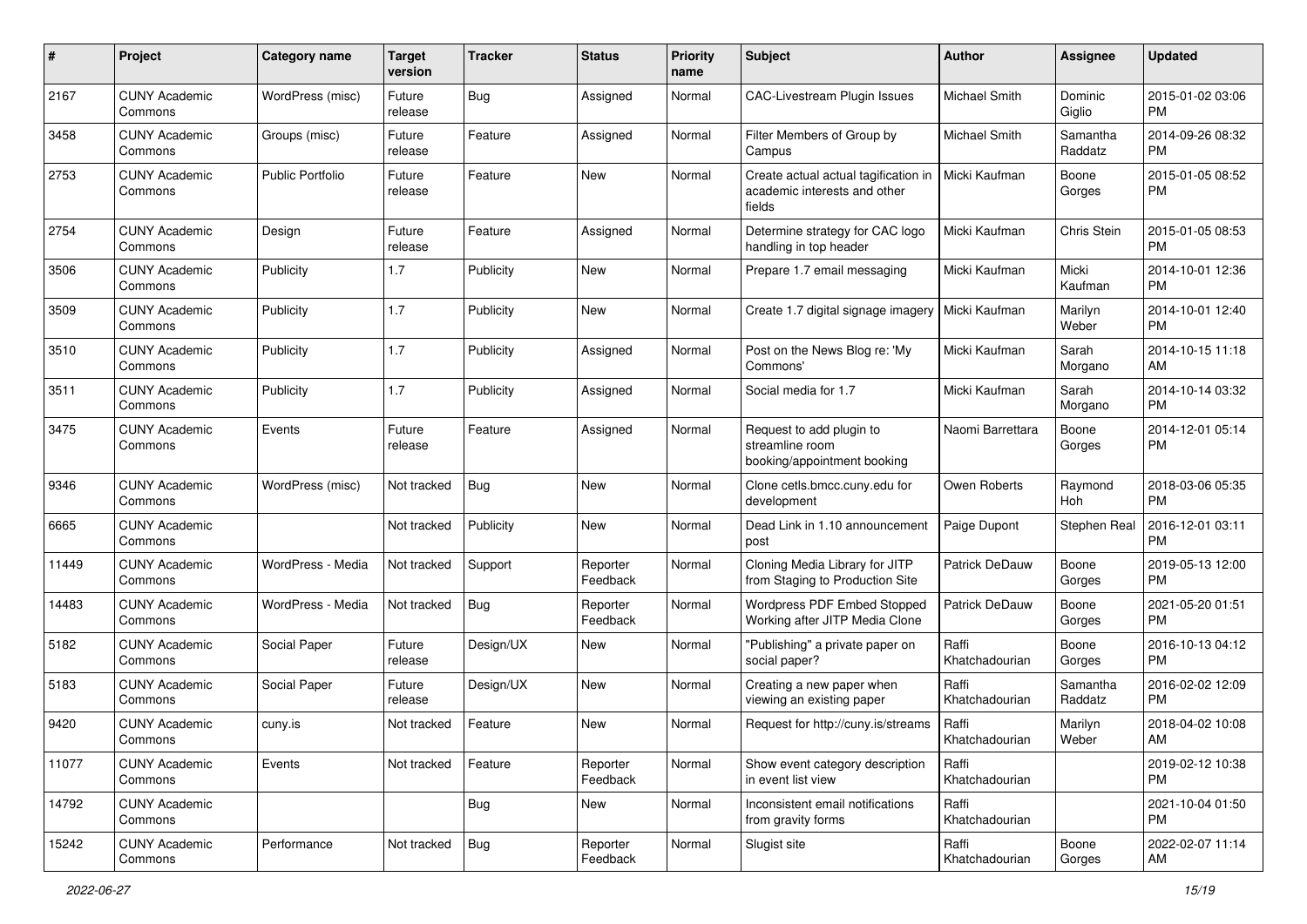| #     | Project                         | <b>Category name</b>     | <b>Target</b><br>version | <b>Tracker</b> | <b>Status</b>                       | <b>Priority</b><br>name | <b>Subject</b>                                                            | <b>Author</b>           | <b>Assignee</b>       | <b>Updated</b>                |
|-------|---------------------------------|--------------------------|--------------------------|----------------|-------------------------------------|-------------------------|---------------------------------------------------------------------------|-------------------------|-----------------------|-------------------------------|
| 15516 | <b>CUNY Academic</b><br>Commons | <b>WordPress Plugins</b> |                          | <b>Bug</b>     | Reporter<br>Feedback                | Normal                  | Can't publish or save draft of post<br>on wordpress.com                   | Raffi<br>Khatchadourian | Raymond<br>Hoh        | 2022-03-02 05:52<br><b>PM</b> |
| 16290 | <b>CUNY Academic</b><br>Commons |                          |                          | Feature        | Reporter<br>Feedback                | Normal                  | Add Table Of Contents Block<br>plug-in                                    | Raffi<br>Khatchadourian |                       | 2022-06-24 10:26<br>AM        |
| 3691  | <b>CUNY Academic</b><br>Commons | <b>WordPress Plugins</b> | Future<br>release        | <b>Bug</b>     | <b>New</b>                          | Normal                  | <b>WPMU Domain Mapping</b><br>Debugging on cdev                           | Raymond Hoh             | <b>Matt Gold</b>      | 2014-12-12 09:04<br>AM        |
| 3939  | <b>CUNY Academic</b><br>Commons | <b>WordPress Plugins</b> | Future<br>release        | Bug            | Hold                                | Normal                  | Activity stream support for<br>Co-Authors Plus plugin                     | Raymond Hoh             | Raymond<br>Hoh        | 2015-11-09 06:13<br><b>PM</b> |
| 11243 | <b>CUNY Academic</b><br>Commons | BuddyPress (misc)        | Future<br>release        | Bug            | <b>New</b>                          | Normal                  | Audit bp-custom.php                                                       | Raymond Hoh             | Raymond<br>Hoh        | 2022-04-26 11:59<br>AM        |
| 14496 | <b>CUNY Academic</b><br>Commons | Domain Mapping           | Future<br>release        | <b>Bug</b>     | <b>New</b>                          | Normal                  | Mapped domain SSO uses<br>third-party cookies                             | Raymond Hoh             | Raymond<br>Hoh        | 2021-05-24 04:03<br><b>PM</b> |
| 14908 | <b>CUNY Academic</b><br>Commons | Performance              |                          | Bug            | <b>New</b>                          | Normal                  | Stale object cache on cdev                                                | Raymond Hoh             | Boone<br>Gorges       | 2021-12-07 09:45<br>AM        |
| 16177 | <b>CUNY Academic</b><br>Commons | Reply By Email           |                          | Bug            | <b>New</b>                          | Normal                  | Switch to Inbound mode for RBE                                            | Raymond Hoh             | Raymond<br>Hoh        | 2022-05-30 04:32<br><b>PM</b> |
| 16255 | <b>CUNY Academic</b><br>Commons | WordPress (misc)         |                          | Bug            | New                                 | Normal                  | Need to define 'MULTISITE'<br>constant in wp-config.php                   | Raymond Hoh             |                       | 2022-06-19 09:31<br>AM        |
| 16296 | <b>CUNY Academic</b><br>Commons | Home Page                | 2.0.2                    | <b>Bug</b>     | Staged for<br>Production<br>Release | Normal                  | "Visit Profile" link on Member<br>Directory page doesn't work<br>properly | Raymond Hoh             | Raymond<br><b>Hoh</b> | 2022-06-24 07:54<br><b>PM</b> |
| 14983 | <b>CUNY Academic</b><br>Commons | WordPress (misc)         | Not tracked              | Support        | Reporter<br>Feedback                | Normal                  | 'Read More" tag not working                                               | Rebecca Krisel          | Raymond<br>Hoh        | 2021-11-23 01:17<br><b>PM</b> |
| 4221  | <b>CUNY Academic</b><br>Commons | Group Forums             | Future<br>release        | Design/UX      | Assigned                            | Normal                  | Add 'Number of Posts' display<br>option to Forum page                     | Samantha Raddatz        | Samantha<br>Raddatz   | 2015-06-26 02:21<br><b>PM</b> |
| 4222  | <b>CUNY Academic</b><br>Commons | User Experience          | Future<br>release        | Design/UX      | <b>New</b>                          | Normal                  | Add information to 'Delete<br>Account' page                               | Samantha Raddatz        | scott voth            | 2015-06-26 11:35<br>AM        |
| 4225  | <b>CUNY Academic</b><br>Commons | DiRT Integration         | Future<br>release        | Design/UX      | <b>New</b>                          | Normal                  | Add information to DIRT page (in<br>Create a Group)                       | Samantha Raddatz        | <b>Matt Gold</b>      | 2015-06-26 03:14<br><b>PM</b> |
| 4226  | <b>CUNY Academic</b><br>Commons | <b>BuddyPress Docs</b>   | Future<br>release        | Design/UX      | New                                 | Normal                  | Add option to connect a Doc with<br>a Group                               | Samantha Raddatz        | Samantha<br>Raddatz   | 2015-09-09 04:08<br><b>PM</b> |
| 4253  | <b>CUNY Academic</b><br>Commons | Public Portfolio         | Future<br>release        | Design/UX      | <b>New</b>                          | Normal                  | Encourage users to add portfolio<br>content                               | Samantha Raddatz        | Samantha<br>Raddatz   | 2015-07-07 11:32<br>AM        |
| 4592  | <b>CUNY Academic</b><br>Commons | Events                   | Future<br>release        | Design/UX      | <b>New</b>                          | Normal                  | Event Creation - Venue Dropdown<br>Slow                                   | Samantha Raddatz        | Boone<br>Gorges       | 2015-09-14 04:56<br><b>PM</b> |
| 4622  | <b>CUNY Academic</b><br>Commons | <b>Public Portfolio</b>  | Future<br>release        | Design/UX      | <b>New</b>                          | Normal                  | <b>Profile Visibility Settings</b>                                        | Samantha Raddatz        | Samantha<br>Raddatz   | 2015-09-21 12:18<br><b>PM</b> |
| 5298  | <b>CUNY Academic</b><br>Commons |                          | Not tracked              | Publicity      | <b>New</b>                          | Normal                  | Survey Pop-Up Text                                                        | Samantha Raddatz        | Samantha<br>Raddatz   | 2016-03-22 12:27<br><b>PM</b> |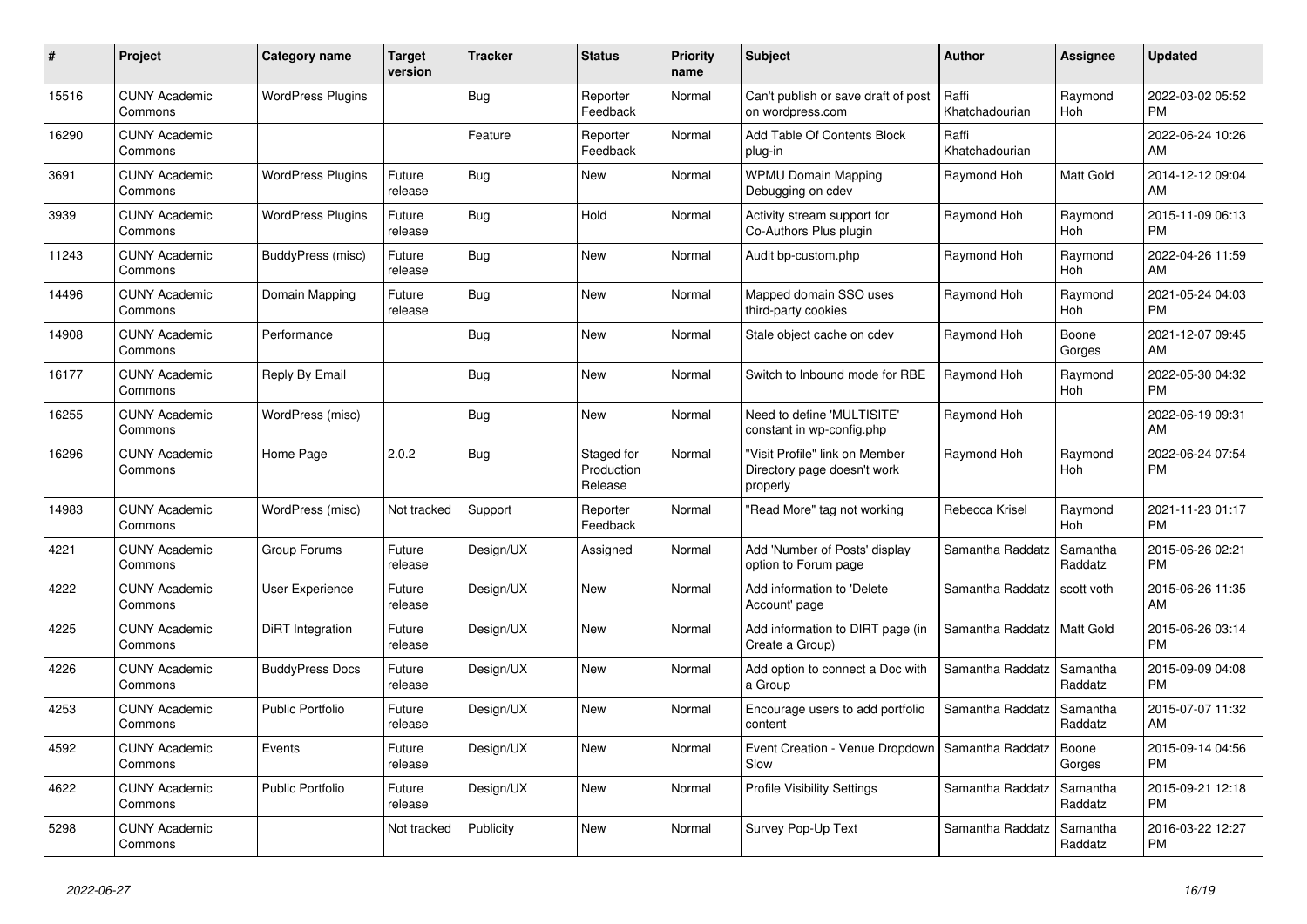| #     | Project                         | <b>Category name</b>     | <b>Target</b><br>version | <b>Tracker</b> | <b>Status</b>        | <b>Priority</b><br>name | Subject                                                                              | Author        | <b>Assignee</b>    | <b>Updated</b>                |
|-------|---------------------------------|--------------------------|--------------------------|----------------|----------------------|-------------------------|--------------------------------------------------------------------------------------|---------------|--------------------|-------------------------------|
| 585   | <b>CUNY Academic</b><br>Commons | Group Forums             | Future<br>release        | Feature        | Assigned             | Normal                  | Merge Forum Topics                                                                   | Sarah Morgano | Boone<br>Gorges    | 2011-07-06 04:11<br><b>PM</b> |
| 1888  | <b>CUNY Academic</b><br>Commons | Home Page                | Future<br>release        | Feature        | Assigned             | Normal                  | Refactor BP MPO Activity Filter to<br>support proper pagination                      | Sarah Morgano | Boone<br>Gorges    | 2014-05-01 07:11<br><b>PM</b> |
| 5826  | <b>CUNY Academic</b><br>Commons | <b>WordPress Plugins</b> | Future<br>release        | Support        | Reporter<br>Feedback | Normal                  | <b>Remove Subscription Options</b><br>plugin from directory                          | Sarah Morgano | Sarah<br>Morgano   | 2016-10-21 04:14<br><b>PM</b> |
| 3492  | <b>CUNY Academic</b><br>Commons | <b>WordPress Themes</b>  | Future<br>release        | Support        | Assigned             | Normal                  | Add CBOX theme to the<br>Commons                                                     | scott voth    | Raymond<br>Hoh     | 2014-10-08 05:55<br><b>PM</b> |
| 4438  | <b>CUNY Academic</b><br>Commons | Events                   | Future<br>release        | <b>Bug</b>     | Assigned             | Normal                  | Events Calendar - Export<br><b>Recurring Events</b>                                  | scott voth    | Daniel Jones       | 2016-05-23 04:25<br><b>PM</b> |
| 5827  | <b>CUNY Academic</b><br>Commons | <b>Public Portfolio</b>  | Future<br>release        | <b>Bug</b>     | Assigned             | Normal                  | Academic Interests square<br>bracket links not working                               | scott voth    | Chris Stein        | 2016-08-11 11:59<br><b>PM</b> |
| 9515  | <b>CUNY Academic</b><br>Commons | <b>WordPress Plugins</b> | Not tracked              | <b>Bug</b>     | Reporter<br>Feedback | Normal                  | Text to Speech plugin - "More<br>Slowly" checkbox not working                        | scott voth    | Boone<br>Gorges    | 2018-06-13 02:26<br><b>PM</b> |
| 10226 | <b>CUNY Academic</b><br>Commons | Courses                  | Future<br>release        | Feature        | New                  | Normal                  | Add "My Courses" to drop down<br>list                                                | scott voth    | Boone<br>Gorges    | 2021-11-19 12:42<br><b>PM</b> |
| 10354 | <b>CUNY Academic</b><br>Commons | <b>Public Portfolio</b>  | Future<br>release        | Feature        | New                  | Normal                  | Opt out of Having a Profile Page                                                     | scott voth    | <b>Chris Stein</b> | 2020-05-12 10:43<br>AM        |
| 10839 | <b>CUNY Academic</b><br>Commons | About page               | Not tracked              | Support        | New                  | Normal                  | <b>Mission Statement Needs</b><br>Revision                                           | scott voth    | Matt Gold          | 2018-12-26 10:58<br>AM        |
| 10982 | <b>CUNY Academic</b><br>Commons | Domain Mapping           | Not tracked              | Support        | Reporter<br>Feedback | Normal                  | <b>CNAME</b> question                                                                | scott voth    |                    | 2019-01-22 04:29<br><b>PM</b> |
| 11386 | <b>CUNY Academic</b><br>Commons | WordPress - Media        | Not tracked              | Support        | Reporter<br>Feedback | Normal                  | disappearing images                                                                  | scott voth    | Boone<br>Gorges    | 2019-05-14 10:32<br>AM        |
| 11393 | <b>CUNY Academic</b><br>Commons |                          | Not tracked              | Publicity      | New                  | Normal                  | After 1.15 release, ceate a hero<br>slide and post about adding a site<br>to a group | scott voth    | Patrick<br>Sweeney | 2019-05-14 10:32<br>AM        |
| 11493 | <b>CUNY Academic</b><br>Commons | Domain Mapping           | Not tracked              | Support        | Reporter<br>Feedback | Normal                  | Domain Mapping Request - Talia<br>Schaffer                                           | scott voth    | Matt Gold          | 2019-08-06 08:39<br>AM        |
| 11496 | <b>CUNY Academic</b><br>Commons | <b>Public Portfolio</b>  | 1.15.2                   | Support        | New                  | Normal                  | Replace Twitter Icon on Member<br>Portfolio page                                     | scott voth    | Boone<br>Gorges    | 2019-06-06 01:03<br><b>PM</b> |
| 11531 | <b>CUNY Academic</b><br>Commons | Events                   | Future<br>release        | Feature        | <b>New</b>           | Normal                  | Main Events calendar should<br>include non-public events that<br>user has access to  | scott voth    | Boone<br>Gorges    | 2019-06-11 10:00<br>AM        |
| 11788 | <b>CUNY Academic</b><br>Commons | <b>WordPress Plugins</b> | Future<br>release        | Support        | Reporter<br>Feedback | Normal                  | Plugin Request - Browse Aloud                                                        | scott voth    |                    | 2019-09-24 08:42<br>AM        |
| 11860 | <b>CUNY Academic</b><br>Commons | Registration             | Future<br>release        | Feature        | New                  | Normal                  | Ensure Students Are Aware They<br>Can Use Aliases At Registration                    | scott voth    |                    | 2019-09-24 08:46<br>AM        |
| 12247 | <b>CUNY Academic</b><br>Commons | Publicity                | Not tracked              | Support        | New                  | Normal                  | Screenshot of First Commons<br>Homepage                                              | scott voth    | scott voth         | 2020-01-14 12:08<br><b>PM</b> |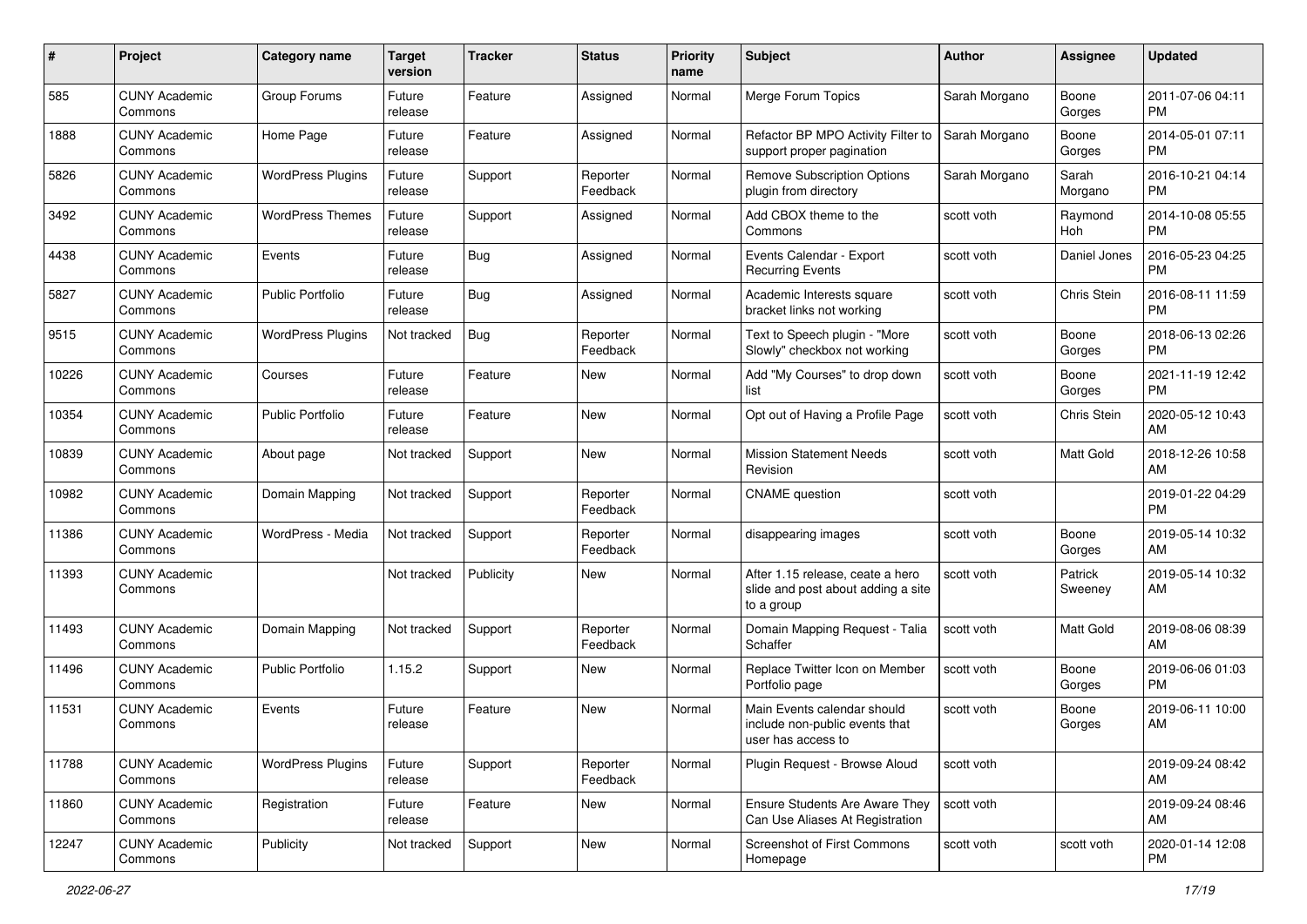| #     | <b>Project</b>                  | Category name                  | <b>Target</b><br>version | <b>Tracker</b> | <b>Status</b>        | <b>Priority</b><br>name | <b>Subject</b>                                                              | <b>Author</b>       | <b>Assignee</b>       | <b>Updated</b>                |
|-------|---------------------------------|--------------------------------|--------------------------|----------------|----------------------|-------------------------|-----------------------------------------------------------------------------|---------------------|-----------------------|-------------------------------|
| 12392 | <b>CUNY Academic</b><br>Commons | Help/Codex                     | Not tracked              | Documentation  | <b>New</b>           | Normal                  | <b>Updates to Common Commons</b><br>Questions on Help Page                  | scott voth          | Margaret<br>Galvan    | 2020-02-11 10:53<br>AM        |
| 12573 | <b>CUNY Academic</b><br>Commons | <b>WordPress Plugins</b>       | Future<br>release        | Bug            | <b>New</b>           | Normal                  | <b>CommentPress Core Issues</b>                                             | scott voth          |                       | 2020-03-24 04:32<br><b>PM</b> |
| 13946 | <b>CUNY Academic</b><br>Commons | <b>WordPress Plugins</b>       | 2.1.0                    | Support        | Assigned             | Normal                  | <b>Custom Embed handler For</b><br>OneDrive files                           | scott voth          | Raymond<br>Hoh        | 2022-05-26 10:46<br>AM        |
| 14113 | <b>CUNY Academic</b><br>Commons | WordPress (misc)               | Future<br>release        | <b>Bug</b>     | Hold                 | Normal                  | Block Editor Not Working on this<br>page - Json error                       | scott voth          | Boone<br>Gorges       | 2021-03-05 11:01<br>AM        |
| 14394 | <b>CUNY Academic</b><br>Commons |                                | Not tracked              | Feature        | New                  | Normal                  | Commons News Site - redesign                                                | scott voth          | scott voth            | 2021-09-14 10:46<br>AM        |
| 14994 | <b>CUNY Academic</b><br>Commons | cdev.gc.cuny.edu               | Not tracked              | Support        | In Progress          | Normal                  | Clear Cache on CDEV                                                         | scott voth          | Raymond<br><b>Hoh</b> | 2021-12-07 03:51<br><b>PM</b> |
| 15767 | <b>CUNY Academic</b><br>Commons | WordPress (misc)               |                          | Support        | <b>New</b>           | Normal                  | Site loading slowly                                                         | scott voth          | Boone<br>Gorges       | 2022-04-04 08:56<br><b>PM</b> |
| 16245 | <b>CUNY Academic</b><br>Commons | WordPress (misc)               |                          | Bug            | Reporter<br>Feedback | Normal                  | Save Button missing on<br><b>WordPress Profile page</b>                     | scott voth          | Raymond<br>Hoh        | 2022-06-16 03:09<br><b>PM</b> |
| 10439 | <b>CUNY Academic</b><br>Commons | Design                         | 2.1.0                    | Design/UX      | <b>New</b>           | Normal                  | Create Style Guide for Commons                                              | Sonja Leix          | Sara Cannon           | 2022-06-23 06:20<br><b>PM</b> |
| 10368 | <b>CUNY Academic</b><br>Commons |                                | Future<br>release        | Feature        | Assigned             | Normal                  | Use ORCID data to populate<br>academic profile page                         | Stephen Francoeur   | Boone<br>Gorges       | 2018-09-25 01:53<br><b>PM</b> |
| 11624 | <b>CUNY Academic</b><br>Commons | WordPress (misc)               | Not tracked              | Support        | <b>New</b>           | Normal                  | Change pages into posts or swap<br>database for a Commons site?             | Stephen Klein       | Raymond<br>Hoh        | 2019-07-09 11:04<br>AM        |
| 4972  | <b>CUNY Academic</b><br>Commons | Analytics                      | Not tracked              | <b>Bug</b>     | <b>New</b>           | Normal                  | <b>Newsletter Analytics</b>                                                 | Stephen Real        | Matt Gold             | 2015-12-09 12:54<br><b>PM</b> |
| 8440  | <b>CUNY Academic</b><br>Commons | Onboarding                     | Not tracked              | Bug            | New                  | Normal                  | Create Test Email Accounts for<br><b>Onboarding Project</b>                 | Stephen Real        | Stephen Real          | 2017-08-01 09:49<br><b>PM</b> |
| 9643  | <b>CUNY Academic</b><br>Commons | Publicity                      | Not tracked              | Feature        | <b>New</b>           | Normal                  | Create a page on the Commons<br>for logos etc.                              | Stephen Real        | Stephen Real          | 2018-04-24 10:53<br>AM        |
| 14629 | <b>CUNY Academic</b><br>Commons |                                | Not tracked              | Bug            | Reporter<br>Feedback | Normal                  | Possible Post Order Bug?                                                    | Syelle Graves       |                       | 2021-09-14 10:47<br>AM        |
| 11556 | <b>CUNY Academic</b><br>Commons | Courses                        | Not tracked              | <b>Bug</b>     | Reporter<br>Feedback | Normal                  | Instructor name given in course<br>listing                                  | Tom Harbison        |                       | 2019-06-25 04:12<br><b>PM</b> |
| 12198 | <b>CUNY Academic</b><br>Commons |                                | Not tracked              | <b>Bug</b>     | Reporter<br>Feedback | Normal                  | Duplicate listing in My Sites                                               | Tom Harbison        |                       | 2019-12-09 05:50<br><b>PM</b> |
| 5679  | <b>CUNY Academic</b><br>Commons | Analytics                      | Not tracked              | Feature        | <b>New</b>           | Normal                  | Logged In Users for GA                                                      | Valerie Townsend    | Valerie<br>Townsend   | 2016-06-11 09:49<br>AM        |
| 3230  | <b>CUNY Academic</b><br>Commons | Internal Tools and<br>Workflow | Not tracked              | Feature        | Assigned             | High                    | Scripts for quicker<br>provisioning/updating of<br>development environments | <b>Boone Gorges</b> | Boone<br>Gorges       | 2016-01-26 04:54<br><b>PM</b> |